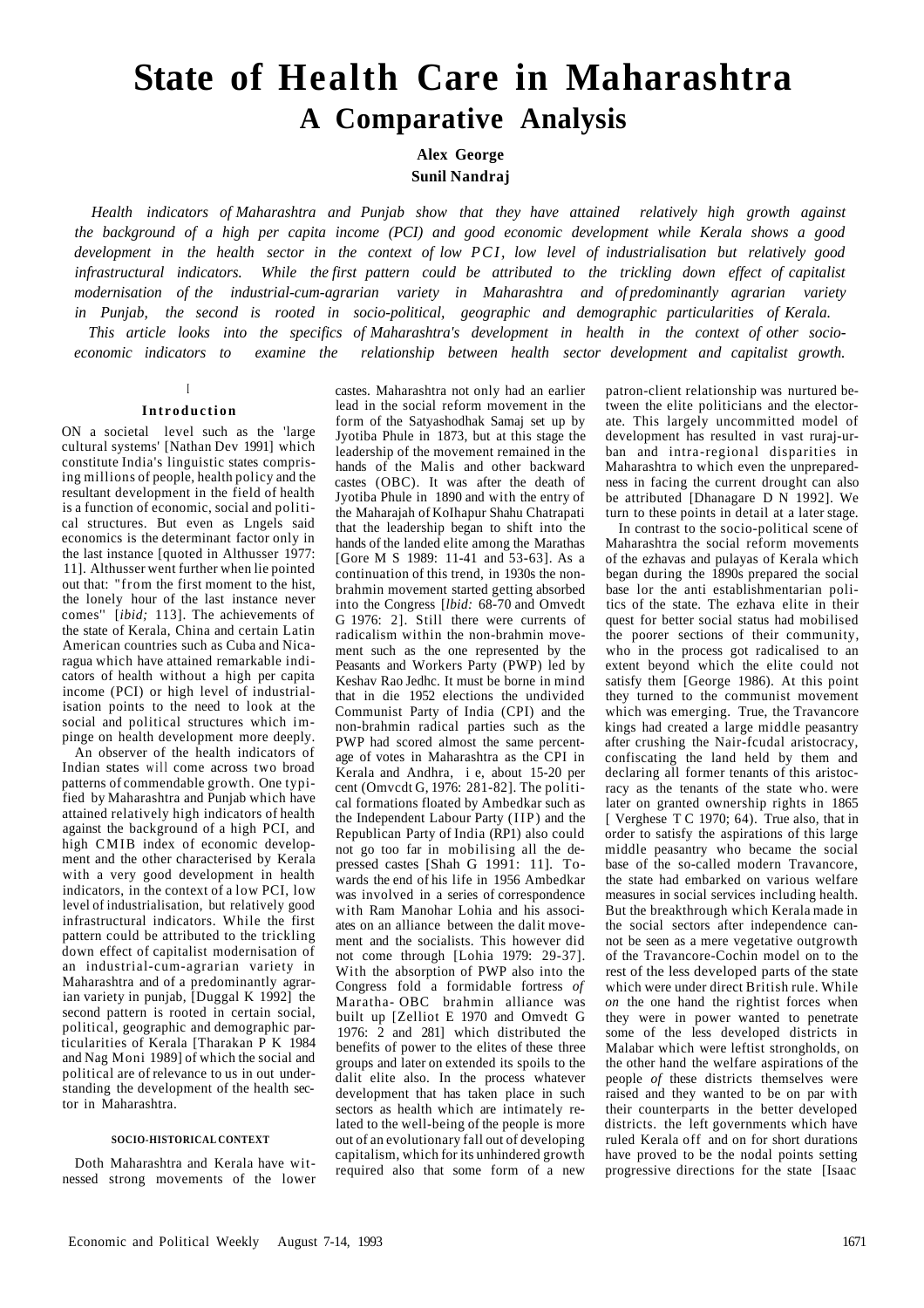and Kumar 1991]. The left has been able to enforce a welfarist consensus in Kerala with the power of its mass base and the occasional chances to rule the state. Now, it has reached a stage where for fear of public reaction even the rightist political parties can not tamper with this consensus too much when they come to power at the state level

In the following presentation we look into the specifics of Maharashtra's development in health in the context of other socio-economic indicators to substantiate the observations made above. We will be making comparisons with Punjab and Kerala as already mentioned and also with Bihar and Madhya Pradesh (MP) which are not as developed as the other three states.

#### **SOCIO-ECONOMIC INDICATORS**

Maharashtra has a population of 79 million according to 1991 Census and with 9.4 percent of the country's land area, it is *one*  of the largest states in India. Its density of population of 256 persons per sq km in 1991 is comparable to that of India which is 267 per sq km. At 1970-71 prices the state had a per capita income of  $\hat{Rs}$  1,039 in 1986-87 which is second only to Punjab which was Rs 1,652. The percentage share of themanufacturing sector to State Domestic Product (SDP) in 1988-89 at 1980-81 prices for Maharashtra was the highest in the country at 22.80 per cent. It also had the largest number of persons working in non-agricultural enterprises. This pattern was also followed in the financial sector with the highest per capita bank deposits and advances. In most of these indicators of economic development Bihar and MP fare very poorly. Punjab not only scores highly in per capita income but also registers good financial indicators. Basically an agricultural state, it can boast of 91.3 per cent of irrigated land as opposed to Maharashtra's 12.4 per cent. Kerala has middle level of PCI, very low percentage share of the manufacturing sector of SDP, less persons working in nonagricultural enterprises compared to even Madhya Pradesh, but higher per capita bank deposits and like Punjab comparatively less per capita bank advances. This can be linked to both the low level of industrial enterprise in these two states and the inflow of remittances from abroad.

Among the other infrastructural indicators of development it is noteworthy that Maharashtra has achieved 100 per cent electrification of its villages. However without the data on rural domestic consumption of electricity, excluding agricultural consumption, this data cannot carry us too far. In total road length per 1,000 sq kms Maharashtra comes the highest, with MP a distant second. Again without the ruralurban composition of this data we cannot infer much. When it comes to percentage of villages connected by all weather roads, in Kerala it is 100 per cent and Punjab 99 per cent, Maharashtra's position is a distant 3rd with 53 per cent, which however is much higher than that of Bihar and MP which are

abysmally low at 35per cent and 23 per cent respectively in 1987-88

Maharashtra has an urban population of 38.73 per cent as per the 1991 Census which is the highest in India. Punjab and Kerala has 30 per cent and 26 per cent urban

population, respectively. A large part of Maharashtra's urban population is concentrated in Bombay itself. The state according

to 1981 Census has to look after the wellbeing of 22.6 percent of the population who are either scheduled castes  $(S\hat{C})$ , scheduled tribes (ST) or Neo-Buddhists (who are SCs who got converted in 1956 with Ambedkar). Punjab has the highest SC Population of 26.9 per cent whereas MP has a combined total of 37 per cent of SCs and STs.

Average size of land holding is an impor-

#### TABLE 1: HEALTH INDICATORS OF SELECTED STATES

|                                                                                                    |   | Maha-<br>rashtra | <b>Bihar</b> | <b>Kerala</b> | Madhya<br>Pradesh | Punjab | India  |
|----------------------------------------------------------------------------------------------------|---|------------------|--------------|---------------|-------------------|--------|--------|
| Annual birth rate per 1000                                                                         | R | 29.5             | 33.8         | 19            | 38.70             | 28.40  | 31.50  |
| live births 1987-90                                                                                | U | 23.6             | 24.6         | 19.30         | 29.10             | 25.60  | 24.40  |
|                                                                                                    | C | 27.5             | 32.9         | 19            | 36.90             | 27.60  | 29.90  |
| Annual death rate                                                                                  | R | 8.4              | 11.0         | 5.90          | 13.60             | 8.50   | 10.40  |
| per 1000 1987-90                                                                                   | U | 5.2              | 6.2          | 5.80          | 7.50              | 5.80   | 6.70   |
|                                                                                                    | C | 7.3              | 10.6         | 5.90          | 12.50             | 7.80   | 9.60   |
| Infant mortality rate                                                                              | R | 64               | 77           | 18            | 119               | 58     | 86     |
| per 1000 live births                                                                               | U | 44               | 46           | 16            | 61                | 45     | 51     |
| 1990                                                                                               | С | 58               | 75           | 17            | Ш                 | 55     | 80     |
| Per cent of infant deaths to R                                                                     |   | 23.56            | 29.04        | 9.25          | 31.85             | 20.55  | 28.27  |
| total deaths 1981-85                                                                               | U | 19.34            | 26.19        | 1039          | 26.44             | 22.45  | 21.27  |
|                                                                                                    | C | 22.43            | 28.86        | 9.47          | 31.13             | 20.98  | 27.16  |
| Life expectancy 1981-85                                                                            |   | 60.60            | 52.80        | 68.40         | 51.60             | 63.10  | 55.40  |
| Attended births by qualified<br>personnel/institutions                                             |   |                  |              |               |                   |        |        |
| 1988 (per lakh pop)                                                                                |   | 46300            | 23800        | 91100         |                   | 80600  | 41200  |
| Attended deaths by qualified<br>personnel/institutions                                             |   |                  |              |               |                   |        |        |
| 1988 (per lakh pop)                                                                                |   | 58500            | 33200        | 74800         |                   | 69000  | 46100  |
| Decennial growth rate 1981-91                                                                      |   | 25.43            | 23.49        | 14.06         | 26.75             | 20.26  | 23.56  |
| Marital fertility 1988                                                                             |   | R 159.80         | 199.90       | 117.00        | 193.50            | 168.30 | 177.70 |
|                                                                                                    |   | $U$ 139.50       | 177.40       | 120.90        | 166.60            | 152.60 | 146.20 |
| Statewise immunisation<br>coverage (0-23 months)<br>1986-87                                        |   | C 152.90         | 196.60       | 117.70        | 188.50            | 163.90 | 170.70 |
| TT2 (Tetanus Toxoid)<br>DPT2 (Diptheria Pertussis                                                  |   | 93.70            | 10.10        | 104.00        | 35.60             | 56.20  | 45.60  |
| Tetanus)                                                                                           |   | 99.20            | 12.30        | 82.90         | 45.40.            | 70.00  | 56.50  |
| OPV3 (oral polio vaccine)<br><b>BCG</b> (Bacille Calmette                                          |   | 92.00            | 9.00         | 91.10         | 36.90             | 71.20  | 48.60  |
| Guerin)                                                                                            |   | 98.80            | 15.10        | 99.20         | 52.70             | 69.00  | 47.90  |
| SL (measles vaccine)                                                                               |   | 23.70            |              | 32.00         | 8.40              | 18.40  | 16.70  |
| Per cent of children taken<br>booster dose of polio and<br>triple-antigen (0-15 years)<br>1986-87* |   |                  |              |               |                   |        |        |
| Polio                                                                                              | R | 34.45            | 2.42         | 23.44         | 6.36              | 24.42  | 10.77  |
|                                                                                                    | U | 48.62            | 11.94        | 31.73         | 23.88             | 43.84  | 26.82  |
| Triple-antigen                                                                                     | R | 30.21            | 0.93         | 21.74         | 1.89              | 15.92  | 7.53   |
|                                                                                                    | U | 43.09            | 7.76         | 29.39         | 12.79             | 32.03  | 20.51  |
| Annual IR of poliomyelitis<br>per 1000 children                                                    | R | 1.40             |              |               | 1.90              | 3.10   | 1.70   |
| $(0-4 \text{ years})$ 1981-82                                                                      | U | 1.30             |              |               | 1.70              | 1.70   | 1.60   |
| Annual Neo-natal Tetanus<br>mortality rate per 1000 live<br>births (1981-82) (01-15                | R | 4.70             | 11.30        | 2.00          | 20.40             | 8.40   | 13.30  |
| years)                                                                                             | U | 4.90             | 5.30         | 1.90          | 1.40              | 3.10   | 3.20   |

*Notes* :  $R = Rural, U = Urban, C = Combined.$ 

 $IR = Incidence Rate.$ 

 $\bullet$  = Booster dose by sector and state and all India.

Sources: (1) Centre for Monitoring Indian Economy, Vol 2, States, Basic Statistics Relating to the Indian Economy, September 1991.

(2) National Immunisation Programme, Series I, NIHFW Data-New Delhi, December 1988.

(3) Sarvekshana--Vol XIV, No 4, Issue No 47, NSS Data, April-June 1991.

(4) Sample Registration System, Registrar General of India, Ministry of Home Affairs, Government of India, various years.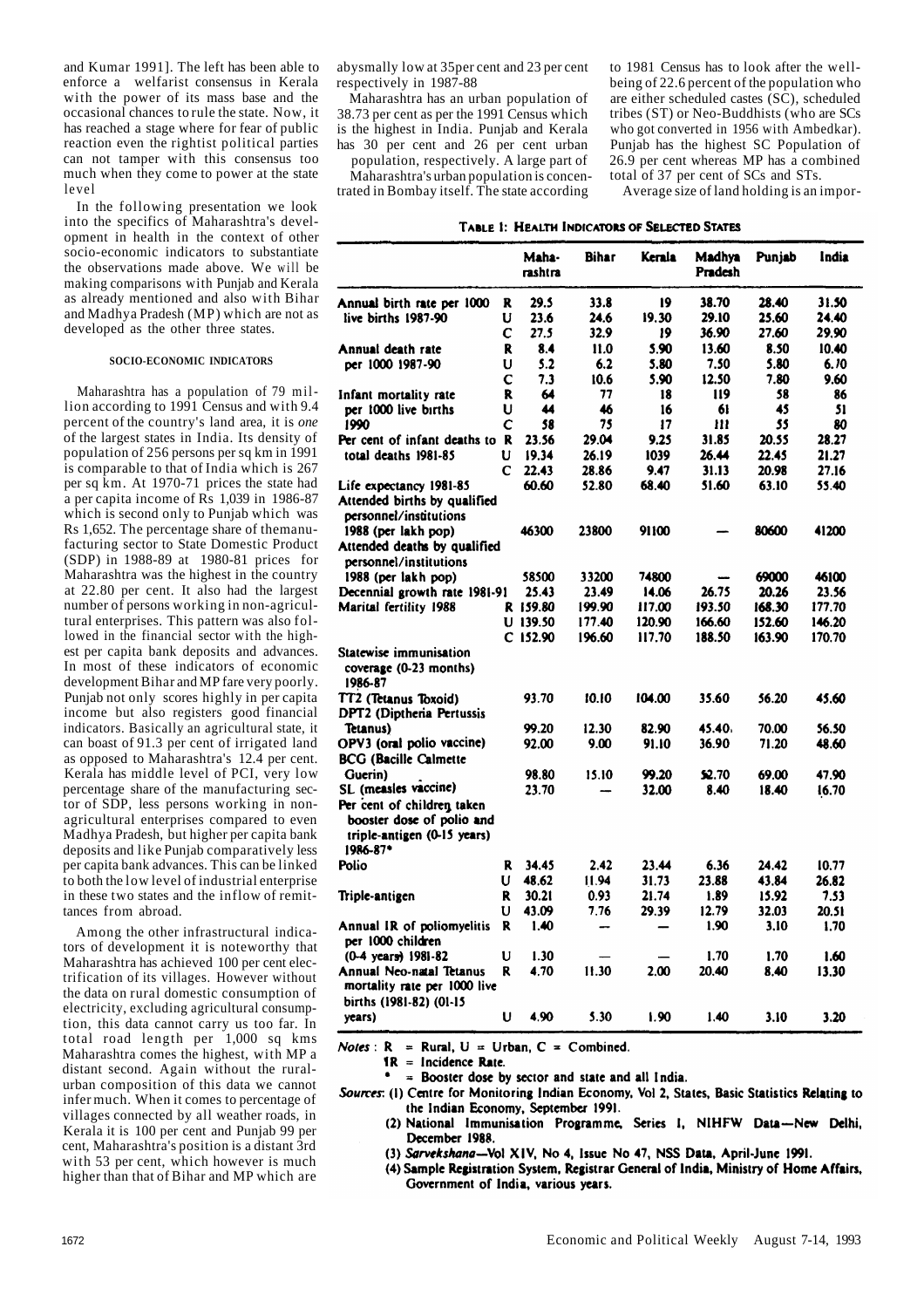tant indicator of distributive justice in a predominantly agricultural country like ours. However, here Maharashtra falls with the states like MP and Punjab where the average size of holding is as high as nearly three hectare. Thanks partly to the successful land reforms in Kerala it is only 0.36 hectare and in Bihar only 0.87 hectare. Latter definitely not due to land reforms, but the high concentration of land in a few hands.

Coming to human indicators of development the sex ratio in Maharashtra in 1991 is 936 females per 1,000 males which is not much higher than India' s average of 929 per LOGO. This is far higher than Punjab's 888 per 1.000 or Bihar's 912 per 1,000 but less than 1,040 per 1,000 of Kerala. Nowadays however under reporting of women is suggested as a reason for the low sex ratio. In literacy Maharashtra has made a remarkable improvement between 1981 and 1991 from 54 per cent to 63 per cent. Percentage of female literacy is all the same low at 51 per cent in 1991, but even this is much higher than the national average of 39 per cent. Drop out rates in I-Vth standards between 1982-83 and 1986-87 was 42.1 per cent in Maharashtra, which was slightly lower than the national average and closer to MP's 42.4 per cent and Punjab's 39.4 per cent but is far below Kerala's achievement in this field of 0.4 per cent.

#### **HEALTH INDICATORS**

Mortality, life expectancy and morbidity are the major indicators of health status, In India the only information available is that collected through sample surveys for most of these. Some of the family welfare indicators can also be used derivatively for assessing performance in health.

In life expectancy, infant mortality, death rate and percentage on infant deaths to total deaths, which arc indices directly linked to health care, and in other family welfare related indices such as birth rate and marital fertility which arc indirectly linked to health, both Maharashtra and Punjab show quite interestingly similar levels of moderate achievements. Kerala has a very high level of attainment and at the other end of the spectrum MP and Bihar come as low attainers. Rural-urban differences are manifest in Maharashtra and Punjab and even stronger in MP and Bihar. In the case of Maharashtra this is very clear in IMR, which is 64 per 1,000 in rural areas as compared to only 44 per 1,000 in 1990 in urban areas. Punjab has a lower IMR of 58 per 1,000 in rural areas while its urban IM R is almost the same as Maharashtra's. Kerala has been able to bridge the rural-urban gap in health indicators and interestingly in some indicators like birth rate and marital fertility rate rural areas score over urban areas. This has been primarily due to the infrastructure! development in rural Kerala, including health infrastructure. Maharashtra's decennial growth rate (1981-91) of 25.43 is higher than the national rate of 23.56. This could have been comparatively lower but for the death rate which is 7.3, i e, 0.5 less

than Punjab's and somewhat closer to Kerala's 5.9. Migration from other parts of the country to the urban centres could be another reason.

The larger studies on morbidity in India are those conducted by the National Sample Survey Organisation (NSSO). But most of these have shown very low rates of morbidity compared to the studies undertaken by some non-governmental organisations. For example the 28th round of NSS conducted in 1973-74 showed that for a recall period of two weeks, prevalence of acute diseases was 27.57 per 1,000 population in rural Maharashtra and 32.18 per 1,000 in urban Maharashtra. This was in comparison with 22.46 per 1,000 in rural India as a whole and 22.77 per 1,000 in urban India. In chronic diseases, rural areas of Maharashtra recorded 1,609 cases per 1,00,000 as against rural India's 2,098 per 1,00,000. While urban Maharashtra registered a prevalence rate of 1,590 per 1,00,000 as opposed to urban India's 1.962 per 1,00,000 [NSSO 1980]. The 42nd round of NSS (1986-87) presented a prevalence rate of 64 per 1,000 in rural areas of India and 31 per 1,000 for

the urban areas for a recall period of one month. State wise breakup of this data is not available [NSSO l989] due to the extremely fragmented manner in which data is presented. A study conducted by FRCII in 1987 in the Jalgaon district of Maharashtra in fact showed that the prevalence rates arc quite higher than the NSS figures. For a recall period of one month the pre valance rate for acute episodes was 95,40 per 1,000 population and a chronic prevalence of 4,702,71 per 1,00,000 population [Duggal R and Amin S 1989: 37 and 17]. Another FRCH study in two districts of Madhya Pradesh which is being finalised showed an acute prevalence rate of 162.17 per 1,000 for a one month recall period and a chronic prevalence rate of 12,824.46 per 1,00,000. A study conducted by the Kerala Sasthra Sahitya Parishad also yielded high rates of morbidity in Kerala comparable with the FRCH figures. For a two-week recall period Kerala has shown an acute prevalence rate of 206.39 per 1,000 in 1987 and a corresponding figure of 13,802 per 1,00,000 population for chronic ailments [Kannan,  $\overrightarrow{KP}$  et al 1991: 63 and 66].

#### TABLE 2: HEALTH INFRASTRUCTURE IN SELECTED STATES (1990)

|                                   | Maha-<br>rashtra | <b>Bihar</b> | Kerala | Madhya<br>Pradesh | Punjab  | India   |
|-----------------------------------|------------------|--------------|--------|-------------------|---------|---------|
| No of Hospitals                   |                  |              |        |                   |         |         |
| Per cent rural                    | 11.80            | 25.50        | 79.44  | 22.93             | 43.77   | 31.33   |
| Per cent government/local         |                  |              |        |                   |         |         |
| bodies                            | 28.23            | 81.54        | 7.74   | 100.00            | 85.28   | 43.21   |
| Per cent private                  | 71.77            | 18.46        | 92.26  |                   | 14.72   | 56.79   |
| Total (actuals)                   | 1881             | 298          | 2053   | 362               | 265     | 9663    |
| No of Dispensaries                |                  |              |        |                   |         |         |
| Per cent rural                    | 9.22             | 96.25        | 70.94  | 76.16             | 85.58   | 45.12   |
| Per cent government               | 17.03            | 100.00       | 2.69   | 100.00            | 99.23   | 42.46   |
| Per cent private                  | 82.97            |              | 97.31  |                   | 0.76    | 57.52   |
| Total (actuals)                   | 9135             | 427          | 1748   | 365               | 1567    | 27031   |
| No of Beds (per 1,000 population) |                  |              |        |                   |         |         |
| Rural                             | 5095.77          | 32624.01     | 519.70 | 24196.20          | 1595.99 | 6189.82 |
| Government/local bodies           | 1349.38          | 3803.98      | 985.28 | 2963.34           | 1103.87 | 2239.71 |
| Private                           | 2132.71          | 15595.89     | 655.06 | —                 | 5323.17 | 4901.51 |
| Total (actuals)                   | 95326            | 28233        | 73789  | 22318             | 22084   | 54926   |

Source: Health Information of India, CBH1, DGHS, GO1, New Delhi, 1990.

|  |  | TABLE 3: RURAL HEALTH INFRASTRUCTURE IN SELECTED STATES (1992) |  |  |  |
|--|--|----------------------------------------------------------------|--|--|--|
|--|--|----------------------------------------------------------------|--|--|--|

| Heads                     | Maha-<br>rashtra | <b>Bihar</b> | Kerala | Madhya<br>Pradesh | Punjab | India |
|---------------------------|------------------|--------------|--------|-------------------|--------|-------|
| Average rural population  |                  |              |        |                   |        |       |
| served by a SC            | 5145             | 5065         | 4192   | 4264              | 4973   | 4816  |
| Average rural population  |                  |              |        |                   |        |       |
| served by a PHC           | 29243            | 30060        | 23442  | <b>A2967</b>      | 6928   | 27946 |
| Average rural population  |                  |              |        |                   |        |       |
| served by CHC (in lakhs)  | 1.69             | 7.07         | 3.95   | 2.90              | 1.64   | 3.14  |
| Maximum radial district   |                  |              |        |                   |        |       |
| covered by a SC (in kms)  | 3.21             | 1.91         | 1.52   | 3.42              | 2.34   | 3.04  |
| Maximum radial district   |                  |              |        |                   |        |       |
| covered by a PHC (in kms) | 7.62             | 4.66         | 3.59   | 10.87             | 2.77   | 6.67  |
| Maximum radial district   |                  |              |        |                   |        |       |
| covered by a CHC (in kms) | 18.35            | 22.63        | 14.78  | 28.23             | 13.48  | 22.27 |

Note: SC - Sub Centre, PHC - Primary Health Centre, CHC - Community Health Centre. Source: Rural Health Bulletin, MHFW, GOI, New Delhi, March 1992 (Figures are provisional).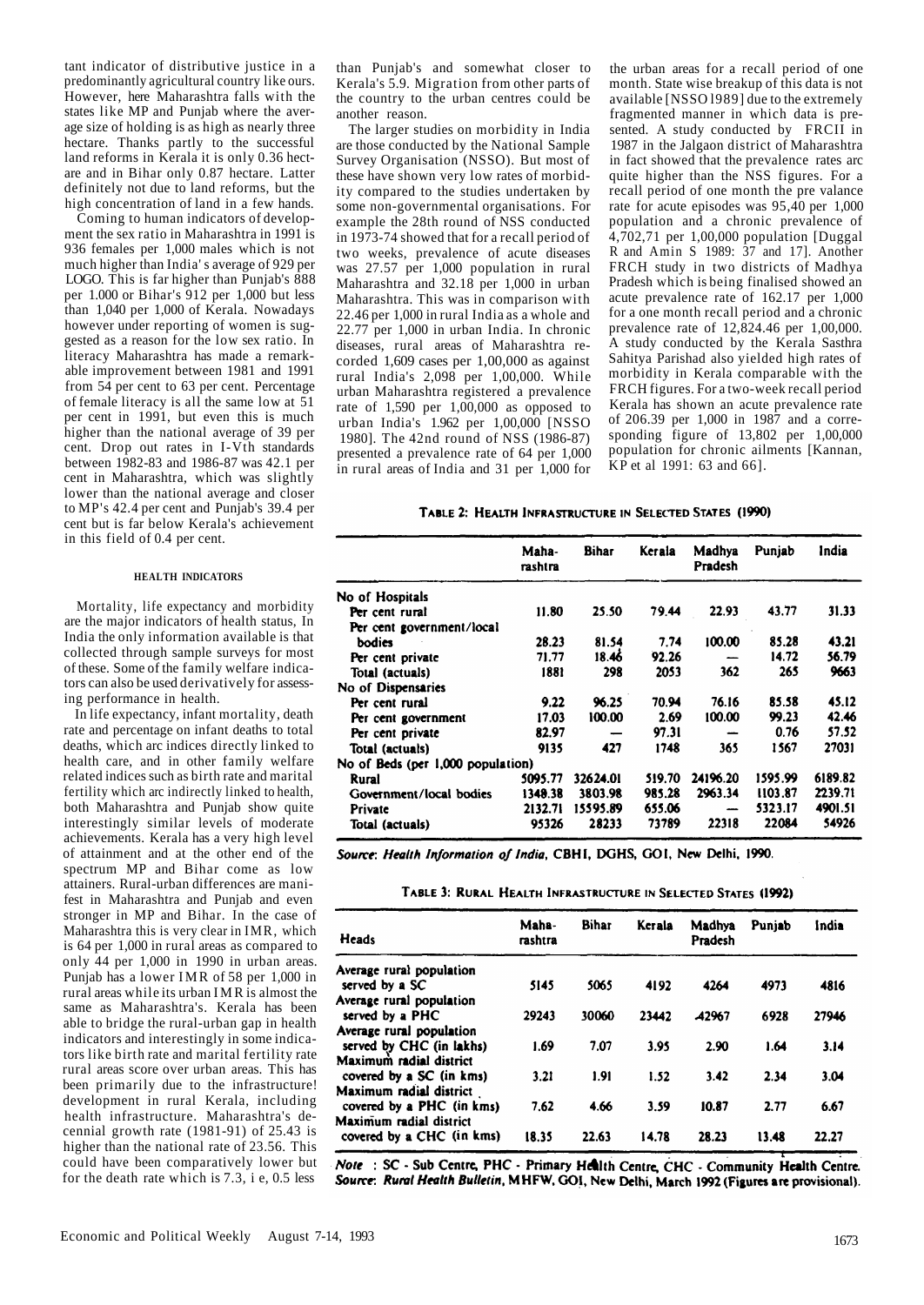An evaluation study conducted by the National Institute of Health and Family Welfare (NIHFW) in 1986-87, after the immunisation programme was declared part of technology missions, on children aged between 0-23 months showed that the states of Kerala and Maharashtra had achieved extremely high rates of immunisation followed by Punjab which ranked moderately high while Bihar showed very poor achievement [Sokhey J 1988:29 and 38), However, the NSS study of children of 1-15 years which obviously included children born before the mission started and could not be effectively immunised later showed much lower rates of immunisation [NSSO, *Sarvekshana* April-June 1991].

It needs to be brought out at this juncture that the major illnesses of children in India such as diarrhoea and respiratory infections are not immunisable diseases and that therefore the attempt to project the immunisation programme as the guardian angel of India's children has to be taken with a pinch of salt only. 60-90 per cent of deaths in the early age groups are caused by diarrhoea followed by respiratory infections. [Sathyamala 1989]. These non-immunisable diseases deserve more attention because it is the children of the poor who are more prone to these diseases due to inadequate standards of food and hygiene.

#### **HEALTH INFRASTRUCTURE**

The registration information on private hospitals and dispensaries in India is far from satisfactory. But on the basis of the available data from the registered hospitals and dispensaries we find a bias against the rural areas in many states. In both hospitals and dispensaries the rural-urban difference is quite high in Maharashtra. 88 per cent of hospitals and 91 per cent of dispensaries in Maharashtra are in urban areas. Punjab's registration data on hospitals seems to be of poor quality. The total number registered is very low. But within this the rural-urban distribution is more even. In dispensaries a very high percentage (85.38 per cent in Punjab are in rural areas. 79 per cent of Kerala's hospitals and 71 per cent of dispensaries are in rural areas. 72 percentof all hospitals and 83 per cent of all dispensaries in Maharashtra are in the private sector. Even in Kerala 92 per cent of hospitals and 97 percent of dispensaries are in the private sector. This would be because of the increasing aspirations of people which cannot be met by the public health system which concentrates more on a quantitative expansion of primary health care. But equally important is the vanities of a status conscious middle class whose numbers arc on the rise due to the inflow of gulf money, expansion of cash crop cultivation, trading and service sectors.

There is a high disproportion in availability of hospital beds in Maharashtra between rural and urban areas, although it is not as high as in MP or Bihar. While there is only one bed per 5,096 persons in rural Maharashtra it is as low as one bed per 355

persons in urban Maharashtra. Rural Punjab has a bed population ratio of 1:1,596 while urban Punjab has a ratio of 1:455. In Kerala the rural areas have one bed per 520 persons, as opposed to 1:235 in urban areas. The rural-urban differences in health infrastructure poses an even greater problem because only 53 per cent of Maharashtra's villages have all weather roads. In MP and Bihar where rural transportation is far less developed the urban bias in health infrastructure development will be compounded many times. There was one public hospital bed available per 1,348 persons in Maharashtra as against one private hospital bed for every 2,133 persons. In Punjab it was  $1:1,104$  and  $1:5,323$  respectively. The Kerala rate for the same were 1:985 and 1.655 respectively. The above data refers to the year 1990.

In the governmental rural health infrastructure Maharashtra has one subecntre per 5,145 persons as on March 31, 1992 which is the best among the states wc have chosen for comparison. The state is third in the PHC population ratio-one PHC per 29,243 persons. Punjab is the first in this with one PHC per 6,928 persons and Kerala a distant second with one PHC per 23,442. In the Community Health Centre (CHC) population ratio the state is second with one CHC per 1.69 lakh population. Punjab is first here also with ratio of 1:1.64 lakh, MP is third with 1:2.90 lakhs. Among the five states compared Maharashtra is in the fourth position in the maximum radial distance covered by subcentres which is 3.21 km. while it is as low as 1.32 km in Kerala. 1.91 km in Bihar and 2.34 km in Punjab. In the case of PHCs, Punjab has the lowest maximum radial distance of 2.77 km followed by Kerala with 3.59 km and Bihar with 4.66 km. In Maharashtra it is as high as 7.62 km. In the maximum radial distance served by CHCs Punjab stands first with 13.4 km, Kerala second with 14.78 km and Maharashtra 18.35 km. The very high distance people in Maharashtra have to travel to reach the sub-centres and PHCs, the basic units of rural public health care, calls for remedial action in favour of rural areas.

#### **HEALTH PERSONNEL**

The distribution-of allopathy doctors in all the four states except Kerala is highly skewed in favour of urban areas. This observation is based on the 1981 Census data which we feel is more accurate to arrive at certain patterns than the Medical Councils' data since the council's lists may contain more names of persons who have died or are not practising, and not all practitioners register themselves. Since 1991 data in this

#### TABLE 4: HEALTH HUMANPOWER IN SELECTED STATES (1981)

| Type of Medical          | Maha-   | <b>Bihar</b> | <b>Kerala</b> | Madhya  | Puniab   | India · |
|--------------------------|---------|--------------|---------------|---------|----------|---------|
| Practitioner             | rashtra |              |               | Pradesh |          |         |
| Allopathy                |         |              |               |         |          |         |
| Per cent rural           | 24.28   | 34.56        | 78.88         | 22.45   | 40.46    | 28.46   |
| <b>Total No</b>          | 31964   | 10802        | 7774          | 10697   | 9541     | 209511  |
| Ayurvedic and Unani      |         |              |               |         |          |         |
| Per cent rural           | 44.85   | 64.21        | 76.46         | 55.65   | $-48.26$ | 55.54   |
| Total No                 | 6272    | 3068         | 7826          | 7917    | 5039     | 70411   |
| Homeopathy               |         |              |               |         |          |         |
| Per cent rural           | 52.83   | 69.42        | 75.45         | 36.13   | 36.36    | 57.29   |
| Total No                 | 2300    | 9117         | 3393          | 1251    | 462      | 63714   |
| Not Elsewhere Classified |         |              |               |         |          |         |
| Per cent rural           | 38.00   | 78.23        | 82.23         | 47.26   | 19.51    | 59.66   |
| Total No                 | 1808    | -1139        | 1133          | 1623    | 123      | 43827   |
| Total                    |         |              |               |         |          |         |
| Per cent rural           | 29.47   | 53.56        | 77.61         | 37.36   | 42.76    | 41.13   |
| Total No                 | 42344   | 24126        | 20126         | 21488   | 15165    | 373853  |

Source: Census of India 1981, General Economic Table, Series 1-Part III-B, Census Commissioner, GOI.

| <b>TABLE 5: REGISTERED PRACTITIONERS IN SELECTED STATES:</b> |  |  |
|--------------------------------------------------------------|--|--|
|--------------------------------------------------------------|--|--|

| Type of Medical<br>Practitioner | Maha-<br>rashtra | Bihar | Kerala | Madhya<br>Pradesh | Puniab | India  |  |
|---------------------------------|------------------|-------|--------|-------------------|--------|--------|--|
| Allopaths (1987)                | 41035            | 23450 | 15568  | 8526              | 24615  | 331630 |  |
| Ayurveda (1985)                 | 30852            | 34706 | 11662  | 27827             | 17166  | 264800 |  |
| Homeopathy (1986)               | 13444            | 21572 | 4571   | 5384              | 6062   | 131091 |  |
| Unani (1986)                    | 535              | 3174  | 57     | 221               | 5606   | 28715  |  |

\* As per various councils.

Note: Data with regard to Madhya Pradesh is low due to under-reporting by the respective council.

Sources: (1) Indian systems of Medicine and Homeopathy in India, Planning and Evaluation Cell, MHFW, GOI, New Delhi, 1986.

(2) Health Information of India, CBHI, DGHS, GOI, 1991.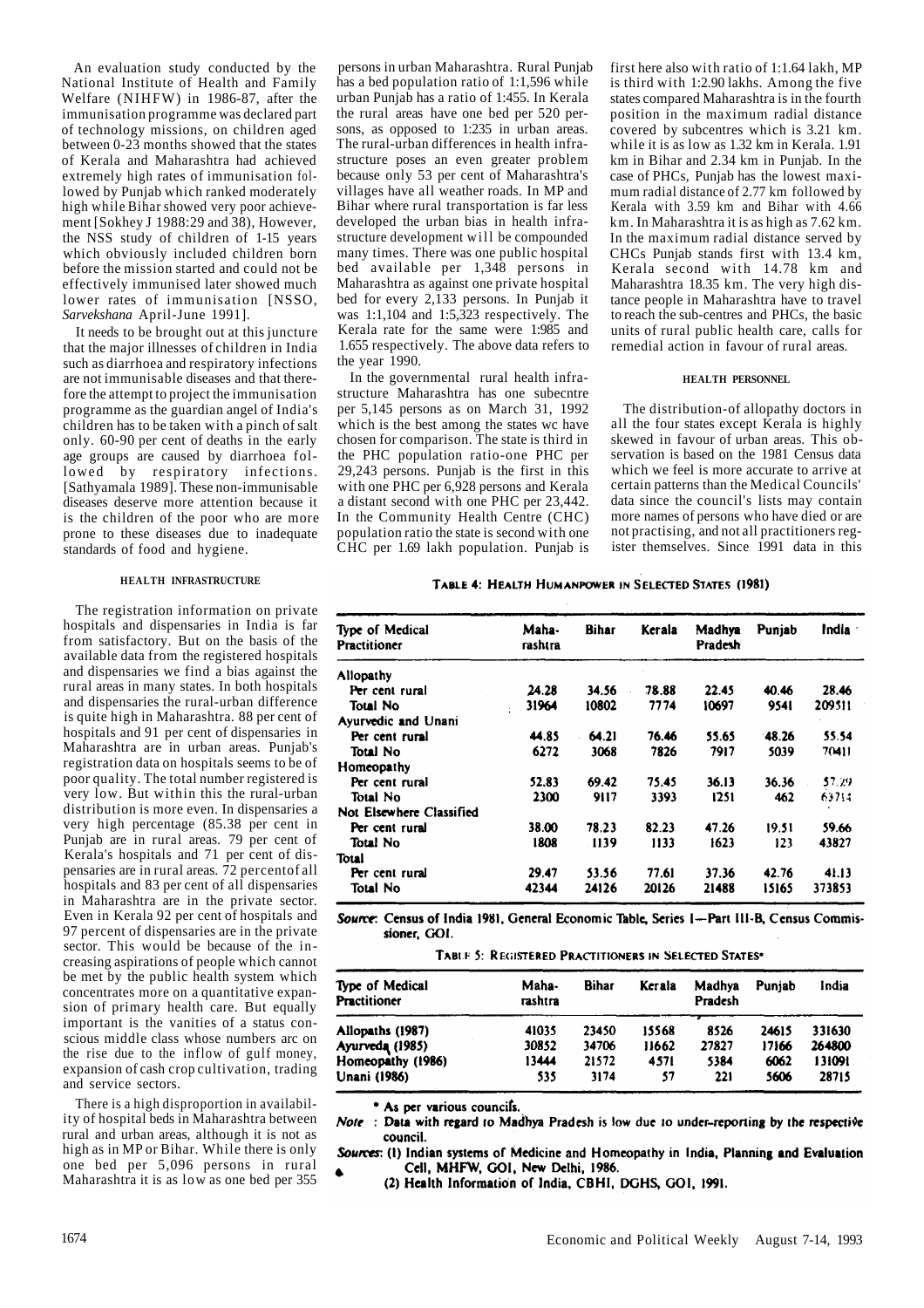regard is not available, we have only computed percentages for various categories of doctors which are unlikely to undergo any drastic change during 10 years. As high as 76 per cent of allopaths in Maharashtra are in urban areas, An even higher 77 per cenr of them are in urban areas in MP followed by Bihar with 65 per cent. In Punjab the rural-urban breakup of allopaths is more balanced at 40:60 respectively. In other systems also the pattern is not widely different except that the percentage of 'ayurvedic' and homeopaths in rural areas is more in Bihar, while the corresponding percentage of homeopaths is higher in Maharashtra. MP also has a slightly higher percentage of ayurvedics in rural areas.

#### **HEALTH EXPENDITURE**

To know the emphasis, growth and the extent of health care in the country/state it is important to look at the expenditure on health. There are three major groups in the provision of health care and consumption of health resources in India. The public sector consists of the central government, state government, municipal and local bodies. The private sector includes private organisations and institutions, corporate bodies providing medical care to their employees and the NGOs. Thirdly, the households constitute the largest constituent who spend on health care. Compared to the private health sector finances, data on public health sector finances is fairly well documented.

#### *Public Expenditures*

The total financial outlays on Maharashtra are around 10 to 12 per cent of the outlays for India. A breakup of the plan expenditure brings out the fact that in the first plan period, the state was spending 46.44 per cent of its total plan expenditure on social and community services, which got reduced drastically to 18.85 percent in the sixth plan period. Irrigation, Power and co-operation became top priority, this was at the cost of social and community services [Statistical Abstractof Maharashtra, March 1991].This shift in priorities could be attributed to the presence of the strong sugar lobby in Maharashtra politics. There is a wrong assumption that Maharashtra gives a high priority to the social and community services. Examining the latest available public expenditure of Maharashtra for the year 1990-91, this fact is reinforced. Out of a total government expenditure (revenuc+capital, plan+non-plan) of Rs 1,17,437.63 million, 27.03 per cent was spent on social and community services, 3.68 per cent on medical and public health, 0.54 per cent on family welfare, 1.82 per cent on water supply and sanitation and 0,94 per cent on housing [Government of Maharashtra, 1992].

Comparing the trends in expenditure on health with other selected states, the same holds true. For the year 1985 Maharashtra incurred expenditure on health of only Rs

35.62 per capita per year which was 6.31 per cent of total government revenue expenditure. This was less than what was incurred in Kerala and Punjab. A point to IK noted is that Kerala is economically, a poorer state when compared to Maharashtra, but still gives a high priority to the health of its people. Health sector in Maharashtra in the late 80s is showing a down trend as percentage to government expenditure Between the year 1985 and 1991 this ratio has halved in Maharashtra from 6.3 percent to 3.68 per cent.

Further, analysing few selected components of health care like curative care, disease programmes and family planning, one finds Maharashtra between the years 1971-1985, compared to Kerala and Punjab, gave priority to family planning services, (17.20 per cent) and diseases control programmes (19.35 per cent). The latter two states and Bihar spend more than 50 per cent of their health expenditure on provision of curative care services, as compared to Maharashtra which spends only 24.64 per cent of its health budget on curative care. Various studies have shown that curative care is the main need of the people in rural areas, but what is instead given is family planning services. Family planning is one of the main priorities for all the slates and there has been a steady increase in terms of outlay and expenditure. The large allocation to disease control programmes is more of a historical one. A large health bureaucracy is supported under these programmes. The various national programmes which were started had a huge army of personnel employed for the eradication of communicable diseases like malaria, leprosy, cholera, T B etc. It is to maintain this army of personnel that the major part of the expenditure is incurred (this fact is proved when we examine the detailed breakup of expenditure under each item).

We have analysed the expenditure under each major head-medical, public health and family welfare in Maharashtra during the year 1990-91. Maharashtra spent totally Rs 4,020.70 million on the health sector. 40.01 per cent of the expenditure was on the medical account, 43.94 per cent was spent

#### TABLE 7: MEDICAL RELIEF, EDUCATION AND **DRUGS DEPARTMENT MAHARASHTRA** 1990-91 (ACTUALS)

| <b>Summary</b>                | Per Cent to<br><b>Totals</b> |
|-------------------------------|------------------------------|
| 1 Medical Relief              |                              |
| Urban                         | 45.36                        |
| Rural                         | 3.55                         |
| 2 Medical Education, Training |                              |
| and Research                  | 22.70                        |
| 3 Direction and               |                              |
| <b>Administration</b>         | 0.42                         |
| 4 Employee State Insurance    |                              |
| Scheme                        | 24.62                        |
| 5 Others                      | 3.35                         |
|                               | 100.00                       |
| Total (Rs million)            | 1608.93                      |

Notes : (1) Percentages are to total expenditures. (2) Totals include plan and non-plan expenditures.

Source: Civil Budget Estimates 1992-93 Part B. Medical Education, Drugs Department: Department of Finance, Government of Maharashtra, 1992.

TABLE 6: RATIOS OF EXPENDITURE ON VARIOUS HEALTH PROGRAMMES IN SELECTED STATES

| Heads                                                             | Year | Punjab | Maha-<br>rashtra | Kerala | МP    | <b>Bihar</b> | All<br>India |
|-------------------------------------------------------------------|------|--------|------------------|--------|-------|--------------|--------------|
| Revenue expenditure on health<br>(-water-supply) per capita       | 1971 | 7.25   | 7.64             | 7.03   | 4.73  | 2.88         | 6.11         |
| (in Rs)                                                           | 1985 | 37.36  | 35.62            | 36.02  | 21.69 | 13.10        | 31.91        |
| Revenue expenditure on health<br>as per cent of total govern-     | 1971 | 7.22   | 5.38             | 9.16   | 9.66  | 6.53         | 3.84         |
| ment expenditure (in per cent)                                    | 1985 | 7.21   | 6.31             | 8.50   | 6.45  | 5.43         | 3.47         |
| Revenue expenditure on curative<br>services per capita (in Rs per | 1971 | 2.59   | 2.21             | 4.10   | 1.40  | 0.87         | 2.28         |
| capita)                                                           | 1985 | 19.66  | 8.78             | 18.87  | 8.49  | 6.66         | 12.02        |
| Curative expenditure as per cent                                  | 1971 | 35.64  | 28.92            | 58.27  | 29.68 | 30.31        | 37.29        |
| of total health expenditure                                       | 1985 | 52.62  | 24.64            | 52.39  | 39.13 | 50.83        | 37.66        |
| Revenue expenditure on diseases                                   | 1971 | 1.86   | 1.44             | 0.05   | 0.80  | 0.43         | 0.83         |
| programme, per capita (in Rs)                                     | 1985 | 4.03   | 6.89             | 1.84   | 2.69  | 1.59         | 3.92         |
| Disease programme expenditure<br>as per cent of health            | 1971 | 25.66  | 18.87            | 0.76   | 16.94 | 15.06        | 13.63        |
| expenditure                                                       | 1985 | 10.78  | 19.35            | 5.11   | 12.41 | 12.14        | 12.27        |
| FP (-MCH) expenditure as per                                      | 1972 | 12.62  | 12.04            | 17.81  | 13.17 | 12.97        | 10.04        |
| cent of total health expenditure                                  | 1985 | 13.12  | 17.20            | 14.36  | 22.00 | 21.22        | 16.23        |
| Medical education expenditure<br>as per cent of total health      | 1971 | 7.78   | 5.72             | 7,76   | 5.92  | 4.33         | 7.15         |
| expenditure                                                       | 1985 | 8.32   | 6.44             | 9.01   | 4.53  | 5.92         | 8.92         |
| Revenue expenditure on water<br>supply and sanitation per         | 1976 | 5.98   | 3.18             | 1.39   | 1.32  | 1.03         | 1.67         |
| capita (in Rs)                                                    | 1985 | 11.14  | 17.64            | 5.40   | 13.77 | 3.44         | 9.02         |

Sources: State Sector Health Expenditures, [Duggal R and S Nandraj 1991] FRCH, 1992. Original Source CFRA, Comptroller and Auditor General of India, GOI, various years.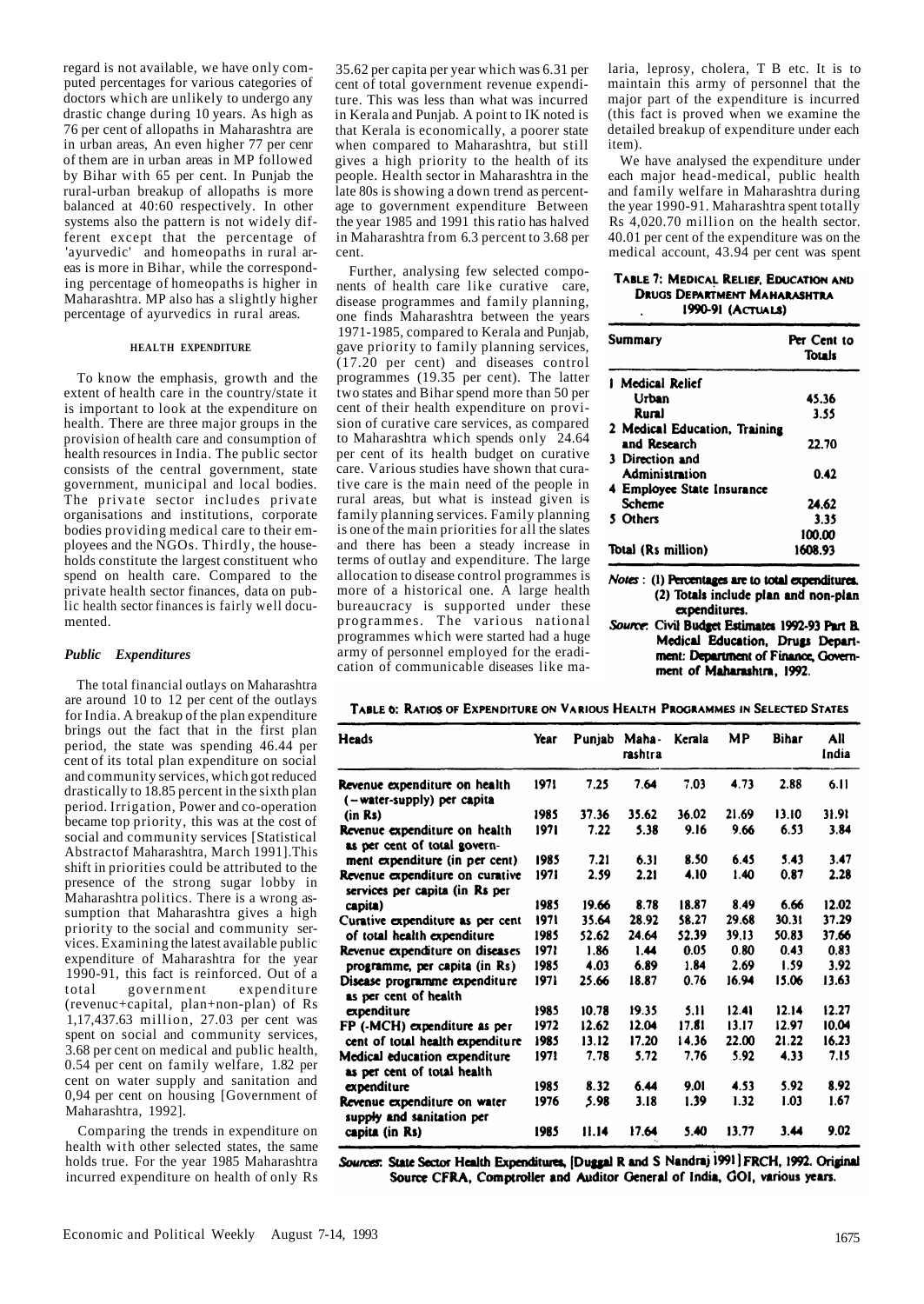on public health programmes and 16.03 per cent was spent on family welfare.

Out of  $\hat{Rs}$  1,608.93 million on the medical account, 45.36 per cent was expended for urban medical relief, while rural medical relief received only 3.55 per cent. Employees State Insurance Scheme (ESIS) expeoditure on its various hospitals and dispensaries (which is only for the organised sector employees) amounts to 24.61 per cent and 22.70per cent was spent on medical education. Thus it is evident that 85 to 87 par cent of the medical account expenditure is expended for urban areas.

Within the public health account 43.40 per cent of expenditure was incurred on direction and administration, this is in addition to the expenditure on salaries under each programme head. Disease control programmes accounted for 35.23 per cent of total expenditure under public health account. Within the disease control programmes more than half the amount is spent on the malaria control programme, followed by leprosy control programmes. Both these programmes accounted for 80 per cent of the expenditure in the disease control programmes budgets. Out of a total expenditure on malaria of Rs 372.51 millions, 66.66 per cent goes into salaries. In most of the programmes 75 per cent of the expenditure goes into salaries and very little on materials and supplies (which includes expenditure on drugs).

In respect of family welfare services there is priority given to the rural family welfare programme, 23.25 per cent of total FW expenditure as compared to 5.98 percent in urban areas. Maternal and child health services which is a crucial area is allocated only Rs 119.85 million (18.59 per cent). Here too when we look at the selected programmes, we find that salaries take a major chunk of the expenditure. From the above analysis we infer that the state's

major part of the expenditure on health goes into salaries and for the urban areas.

*Private Household Level Expenditure*  As mentioned earlier data on private sector expenditure on health is not generally available. There arc micro-level studies which give a fair account of the extent of private expenditure. A study undertaken by

FRCH on household health expenditure in Jalgaon district of Maharashtra brought out the fact that on an average, a household spends Rs 182.49 per capita per year on health care, which is 7.64 per cent of total consumption expenditure; out of this total per capita expenditure, 68.50 per cent of the expenditure goes into practitioners' fees and medicines. When viewed in terms of rural urban differences we find that rural households spend Rs 192.19 per capita, per year, whereas the urban households spend Rs 170.97. With regard to maternity expenses for each case the average cost was Rs 199.75. The average cost of a delivery was Rs 208.92, of an abortion Rs 300.43 and of a pregnancy Rs 85.17. With regard to rural urban differences, maternity in rural areas cost Rs 235,63 per case and in urban areas Rs 157.39 [Duggal R with Amin S 1989]. These findings are comparable with a similar study in two districts of Madhya Pradesh undertaken by FRCH which is presently

| TABLE 9: FAMILY WELFARE EXPENDITURE, MAHARASHTRA 1990-91 (ACTUALS) |  |
|--------------------------------------------------------------------|--|
|--------------------------------------------------------------------|--|

| A                                    |        | в                                           |                                                      |                                                    |  |  |  |  |
|--------------------------------------|--------|---------------------------------------------|------------------------------------------------------|----------------------------------------------------|--|--|--|--|
| Summary                              |        | <b>Expenditures under Selected Services</b> | Rural<br>Family<br><b>Welfare</b><br><b>Services</b> | Maternal<br>and Child<br>Health<br><b>Services</b> |  |  |  |  |
| Direction and administration         | 9.39   | <b>Salaries</b>                             | 76.29                                                | 43.90                                              |  |  |  |  |
| Training                             | 3.41   | Travel expenses                             | 4.74                                                 | 3.34                                               |  |  |  |  |
| <b>Rural family welfare services</b> | 23.25  | Material and supply                         | 1.76                                                 | 44.70                                              |  |  |  |  |
| Urban family welfare services        | 5.90   | <b>Others</b>                               | 17.21                                                | 8.03                                               |  |  |  |  |
| Maternity and child health services  | 18.59  |                                             |                                                      |                                                    |  |  |  |  |
| Transport                            | 0.83   |                                             |                                                      |                                                    |  |  |  |  |
| Compensation                         | 17.64  |                                             |                                                      |                                                    |  |  |  |  |
| Mass education                       | 0.95   |                                             |                                                      |                                                    |  |  |  |  |
| Selected area programmes             | 5.35   |                                             |                                                      |                                                    |  |  |  |  |
| Other services and supplies          | 13.34  |                                             |                                                      |                                                    |  |  |  |  |
| Other expenditures                   | 1.35   |                                             |                                                      |                                                    |  |  |  |  |
|                                      | 100.00 |                                             | 100.00                                               | 100.00                                             |  |  |  |  |
| Total                                | 644.71 | Total                                       | 149.89                                               | 119.85                                             |  |  |  |  |

Notes : (1) Totals are in rupees millions.

(2) Totals include plan and non-plan.

(3) Except totals all other figures are in percentages.

(4) B-Travel includes POL and motor vehicles.

Source: Same as for Public Health.

TABLE 8: PUBLIC HEALTH EXPENDITURE, MAHARASHTRA 1990-91 (ACTUALS)

| A<br>Summary of Public<br>Health Expenditure |         | в<br><b>Expenditure on Prevention</b><br>and Control of Diseases |           | C<br>Expenditure under<br><b>Selected Programmes</b> |                | Filaria<br>Control | Malaria<br>Control | Cholera<br>Control | Leprosy<br>Control |
|----------------------------------------------|---------|------------------------------------------------------------------|-----------|------------------------------------------------------|----------------|--------------------|--------------------|--------------------|--------------------|
| Direction and                                | 43.40   | Filaria control programme                                        | 5.11      | <b>Salaries</b>                                      |                | 74.00              | 66.66              | 86.21              | 78.87              |
| administration                               |         | Malaria control programme                                        | 60.27     | Travel expenses                                      |                | 3.65               | 2.89               | 3.87               | 7.91               |
| Training                                     | 0.18    | Cholera control programme.                                       | 3.06      | Materials and supply                                 |                | —                  | 20.53              | 7.82               | 4.41               |
| Minimum needs<br>programme                   | 19.04   | Guineaa worm control                                             |           |                                                      |                |                    |                    |                    |                    |
|                                              |         | programme                                                        | 0.31      | Others                                               |                | 22.33              | 9.90               | 2.08               | 8.80               |
| <b>Preventions and control</b>               |         |                                                                  |           |                                                      |                |                    |                    |                    |                    |
| of diseases                                  | 34.97   | Leprosy control programme                                        | 21.06     |                                                      |                |                    |                    |                    |                    |
| Manufacturers of sera                        |         | <b>BCG</b> vaccination and TB                                    |           |                                                      |                |                    |                    |                    |                    |
| and vaccines                                 | 0.14    | control programme                                                | 10.00     |                                                      |                |                    |                    |                    |                    |
| Public health                                |         | Goitre control programme                                         | 0.04      |                                                      |                |                    |                    |                    |                    |
| laboratories                                 | 0.91    | <b>Others</b>                                                    | 0.04      |                                                      |                |                    |                    |                    |                    |
| <b>Publicity</b>                             | 0.21    |                                                                  |           |                                                      |                |                    |                    |                    |                    |
| Other                                        | 0.80    |                                                                  |           |                                                      |                |                    |                    |                    |                    |
|                                              | 100.00  |                                                                  | 100.00    |                                                      |                | 100.00             | 100.00             | 100.00             | 100.00             |
| Total                                        | 1767.13 | Total                                                            | Rs 617.99 | Total                                                | R <sub>s</sub> | 31.56              | 372.51             | 19.03              | 130.17             |

Notes : (1) Totals are in rupee millions.

(2) Except total all other figures are in percentages.

Source: Civil Budget estimates 1992-93, Public Health, Department of Finances, Government of Maharashtra, 1992.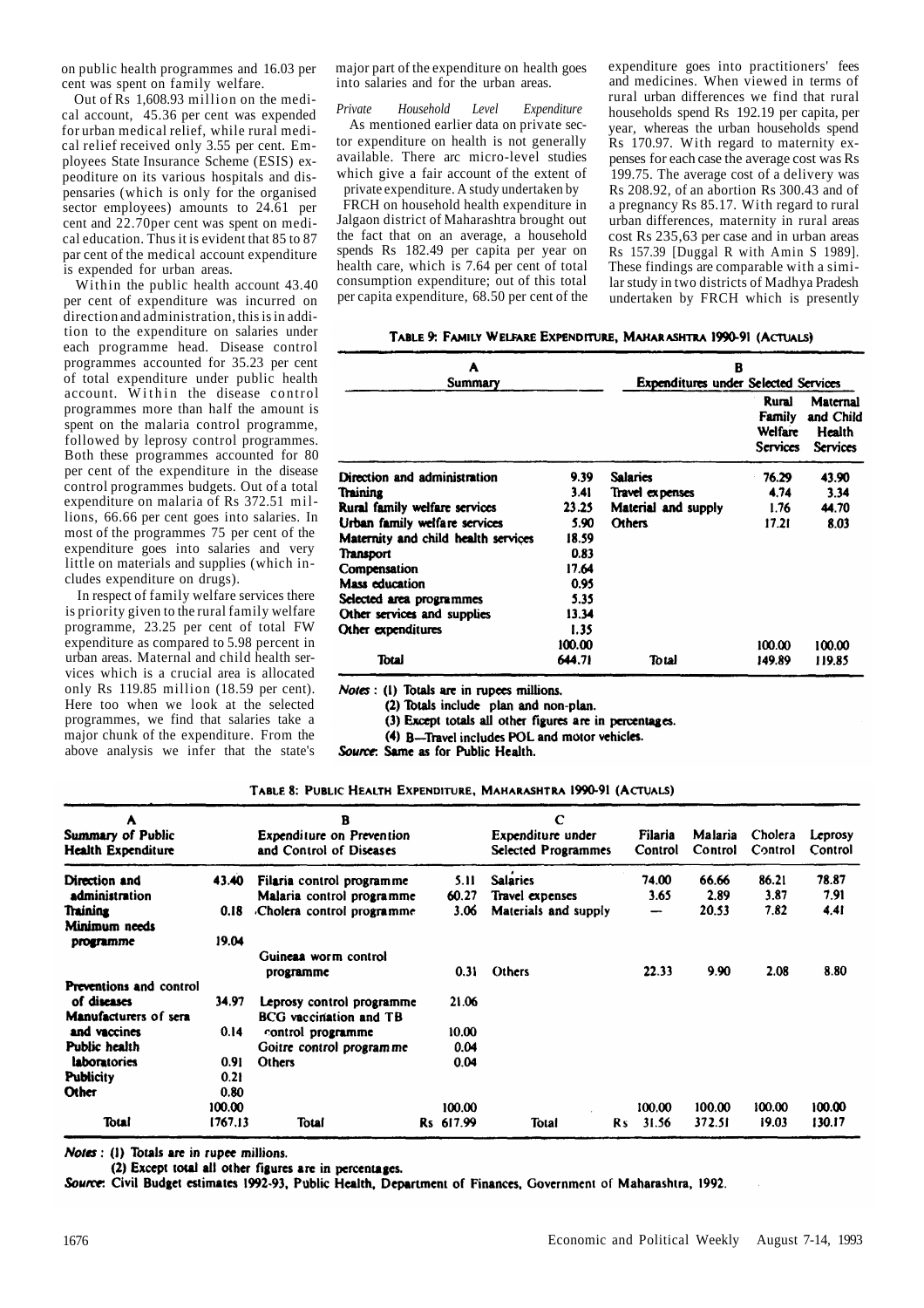under publication. The average per capita expenditure on health by the households in the abovestudy worked out to Rs 299.16per year, with 73,85 per cent of the expenditure going in to doctors' fees and medicines' The expenditure on health as percentage to total consumption expenditure was 8.44 per cent In another study undertaken by Kerala Shastra Sahitya Parishad (KSSP) the per capita per year expenditure on health in rural Kerala was Rs 178.33 [Kannan K P et al 1991]. These above studies show the high cost of expenditure on health borne by the households.

# **I I**

# **Regional Variations within Maharashtra**

#### **BACKGROUND**

The state is presently divided into six administrative divisions, viz Konkan, Nasik, Pune, Aurangabad, Amravati and Nagpur. The districts comprising of Konkan, Nasik and Pune divisions fall into the older classification of Konkan and southern Maharashtra which arc relatively economically better developed, compared to the districts of Aurangabad, Amravati and Nagpur divisions which come under the Marathwada and Vidarbha regions which are less developed. Sticking to the more popular older regional names is therefore convenient for analysis of variations over a larger geographical area than those covered under the new divisions which are smaller units.

Density of population is the highest in Greater Bombay according to the 1991 Census which is 16,434 persons per sq km. Thane which is developing as a residential suburban district of Bombay comes second--547 persons per sq km with other relatively urban districts such as Pune and Nagpur having 352 and 332 persons per sq km respectively. Greater Bombay has a low decennial population growth rate of 20.21; this is because the residential suburbs of Thane arc attracting more of the recent migrants where the growth rate is as high as 55.95. Growth rate is relatively high in the other urban districts of Pune, Nasik, Nagpur and Aurangabad which are fast developing growth centres of the state.

In terms of economic development Greater Bombay ranks highest as per the CMIE index for socio-economic development which is 1,088 points followed by Pune at 175 points and Thane at 165 points. By and large the districts of Konkan and southern Maharashtra score higher on the CMIE index of economic development whereas in Marathwada and Vidarbha regions it is only the more industrialised and urbanised districts which score relatively higher than the other districts, some of which have scores as low as 42 (Parbhani) and 45 (Osmanabad), As per 1991 Census, percentage of urban population and percentage of non-agricultural workers in total main workers is obviously high in the more industrialised and urbanised districts mentioned already.

Among the infrastructural indicators of development, as far as road transport which is the main form of transport in rural areas is concerned, the Marathwada and Vidarbha regions lag behind while the Konkan and southern Maharashtra are much better off in this regard. Since all villages in Maharashtra are presumably electrified this ceases to be an indicator of variations in development. Without the needed data on domestic consumption of electricity a meaningful comparison between divisions/districts is not possible.

Since the age groupwise data for 1991 Census is not yet available we cannot calculate the exact literacy rate after deducting

|  | <b>TABLE 10: HEALTH INFORMATION AT THE DISTRICT LEVEL</b> |  |  |
|--|-----------------------------------------------------------|--|--|
|  |                                                           |  |  |

| <b>Districts</b>      | Governmental Health Infrastructure in Rural Areas (1989) |                             |                                 |     |                                     | <b>Endemic Diseases</b> |           |                                      |                          |
|-----------------------|----------------------------------------------------------|-----------------------------|---------------------------------|-----|-------------------------------------|-------------------------|-----------|--------------------------------------|--------------------------|
|                       | <b>Function-</b><br>ing SC                               | <b>Function-</b><br>ing CHC | <b>Hospitals</b><br>and Dispen- | PHC | No of Rural Population<br>Served by |                         | Cholera   | <b>Infective</b><br><b>Hepatitis</b> | <b>Diarrhoea</b>         |
|                       |                                                          |                             | saries<br>(Govern-<br>ment)     |     | 3C                                  | PHC                     |           |                                      |                          |
| Raigad                | 276                                                      | 9                           | 3                               | 49  | 5401.83                             | 30426.65                | <b>ME</b> | LE                                   | <b>ME</b>                |
| Ratnagiri             | 373                                                      | 10                          | 3                               | 64  | 3757.02                             | 21896.38                | LE        | LE                                   | <b>ME</b>                |
| <b>Sindhudurg</b>     | 246                                                      | 7                           | 2                               | 36  | 3120.35                             | 21322.36                | LE        | LE                                   | LE                       |
| Thane                 | 456                                                      | 13                          | 8                               | 72  | 4041.74                             | 25597.68                | LE        | HE                                   | <b>ME</b>                |
| <b>Dhule</b>          | 309                                                      | 12                          | 3                               | 69  | 6504.96                             | 29130.93                | <b>LE</b> | HE                                   | HE                       |
| <b>Jalgaon</b>        | 375                                                      | 13                          | 4                               | 69  | 6162.08                             | 33489.55                | HE        | HE                                   | <b>ME</b>                |
| <b>Nasik</b>          | 577                                                      | 16                          | 2                               | 85  | 4296.23                             | 29163.84                | HE        | HE                                   | <b>ME</b>                |
| Ahmednagar            | 485                                                      | 13                          | ١                               | 84  | 5834.62                             | 33688.01                | LE        | <b>ME</b>                            | LE                       |
| Punc                  | 496                                                      | 14                          | 2                               | 78  | 5471.89                             | 34795.58                | HE        | HE                                   | HE                       |
| Solapur               | 328                                                      | 10                          | $\overline{\mathbf{z}}$         | 60  | 6997.36                             | 38252.25                | HE        | HE                                   | HE                       |
| Kolhapur              | 368                                                      | 12                          | 4                               | 53  | 5948.40                             | 41302.09                | <b>ME</b> | HE                                   | LE                       |
| Sangli                | 267                                                      | 9                           |                                 | 65  | 6351.93                             | 26091.77                | <b>ME</b> | <b>ME</b>                            | <b>ME</b>                |
| <b>Satara</b>         | 306                                                      | 12                          | 3                               | 63  | 6958.85                             | 33800.11                | <b>ME</b> | <b>ME</b>                            | LE                       |
| Aurangabad            | 248                                                      | 7                           | 1                               | 40  | 5988.39                             | 37128.00                | ME        | HE                                   | <b>ME</b>                |
| <b>Beed</b>           | 252                                                      | 8                           | 2                               | 41  | 5920.14                             | 36387.20                | LE        | HE                                   | HE                       |
| Jaina                 | 169                                                      | 5                           |                                 | 30  | 6698.38                             | 37734.20                | LE        | LE                                   | <b>ME</b>                |
| <b>Nanded</b>         | 331                                                      | 10                          | 6                               | 52  | 5501.59                             | 35019.75                | HE        | HE                                   | HE                       |
| Latur                 | 234                                                      | 8                           |                                 | 39  | 5690.21                             | 34141.23                | LE        | <b>ME</b>                            | HE                       |
| Osmanabad             | 204                                                      | 6                           |                                 | 36  | 5285.91                             | 29953.50                | LE        | <b>ME</b>                            | <b>ME</b>                |
| Parbhani              | 340                                                      | 8                           |                                 | 44  | 4820.24                             | 37247.27                | <b>ME</b> | <b>ME</b>                            | HE                       |
| <b>Akola</b>          | 326                                                      | 8                           | 3                               | 48  | 4836.93                             | 32850.83                | <b>ME</b> | <b>ME</b>                            | <b>ME</b>                |
| <b>Amravati</b>       | 285                                                      | 9.                          | 4                               | 50  | 5191.59                             | 29592.06                | HE        | <b>ME</b>                            | HE                       |
| <b>Buldhana</b>       | 364                                                      | 7                           | 5                               | 42  | 4102.65                             | 35556.31                | LE        | <b>ME</b>                            | <b>ME</b>                |
| Yeotmal               | 354                                                      | $\mathbf{11}$               | 5                               | 54  | 4849.74                             | 31792.76                | <b>ME</b> | <b>ME</b>                            | <b>ME</b>                |
| <b>Bhandara</b>       | 426                                                      | $\mathbf{1}$                | 6                               | 61  | 4288.16                             | 29946.85                | LE        | LE                                   | <b>ME</b>                |
| Chandrapur            | 276                                                      | 0                           |                                 | 58  | 4611.86                             | 21946.10                | HE        | LE                                   | LE                       |
| Gadchiroli            | 265                                                      | 7                           |                                 | 34  | 2706.45                             | 21094.41                | LE        | LE                                   | LE                       |
| <b>Nagpur</b>         | 300                                                      | 8                           | 6                               | 39  | 4171.85                             | 32091.13                | HE        | HE                                   | <b>ME</b>                |
| Wardha                | 162                                                      | 5                           | 2                               | 24  | 4827.60                             | 32586.29                | <b>ME</b> | LE                                   | LE                       |
| <b>Greater Bombay</b> | -                                                        |                             | 10                              | --  |                                     |                         | -         | –                                    | $\overline{\phantom{0}}$ |

Notes: ME = Moderately Endemic, LE = Low Endemic, HE = High Endemic, SC = Subcentre, CHC = Community Health Centre,  $PHC = Primary Health Centre.$ 

Source: Health Directory, DGHS Government of Maharashtra 1990.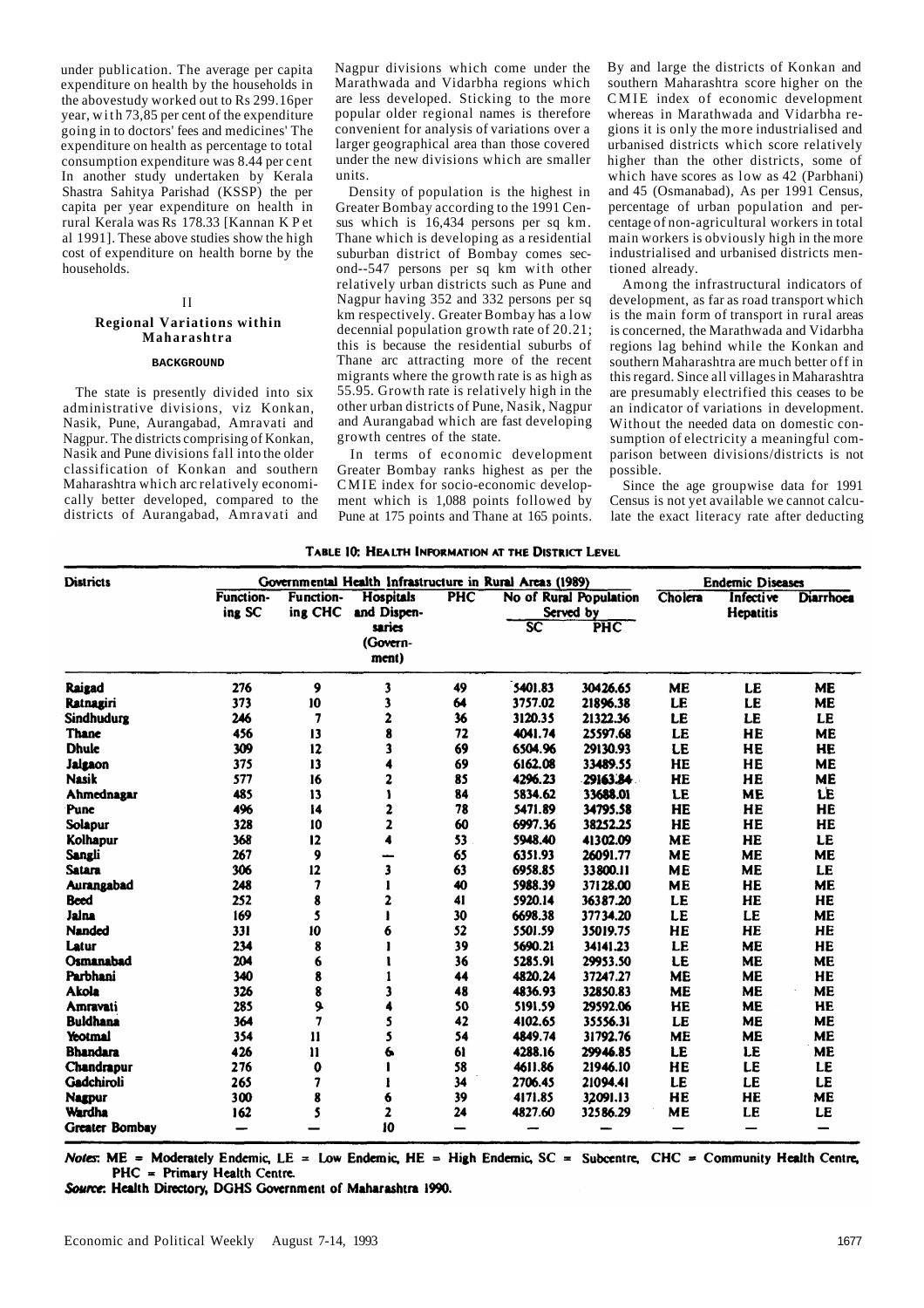



**Shri Mantosh Sondhi** 

#### Ladies & Gentlemen

On behalf of the Board of Directors and on my behalf, I extend to you all a very warm and cordial welcome to this 4th Annual General Meeting of your Company. The Notice convening the meeting, the Directors' Report and the Audited Accounts for the year ended March 31, 1993, have been with you for some time now and, with your permission, I shall take them as read.

At the outset, I will like to mention that in deference to the sentiments and wishes of our esteemed shareholders, the Annual General Meeting is being held in July, which is 6 weeks in advance of the meeting held last year

# **The Economy**

It is a matter of gratification that the economic liberalisation programme initiated by the present Government soon after it assumed office in mid-1991, continues purposefully, and with vigour. It did suffer a temporary setback due to the cumulative impact of the scam, the Ayodhya imbroglio and the Bombay blasts, but notwithstanding these and in spite of the somewhat fragile political situation, the unambiguous confirmation of the continuation of the reform process is, in my opinion, the single most important feature of the 1993-94 **Union Budget.** 

The recent reduction in the bank lending rate by 1% is a welcome step, but it does not go far enough. A bank lending rate of 16% when the inflation rate is down to 6% cannot really be justified, more so with the foreign exchange position being reasonably satisfactory, food stocks at an all time high, the monsoon performing well so far, and the rupee holding its own against the major currencies after convertibility on trade account. I am sure that we can rely on the Finance Minister to take a realistic view of the situation and further reduce the interest rate and generally relax the credit policy, even if it means taking a certain amount of calculated risk. This will give industry the opportunity to perform on a level playing field against foreign competitors.

The discussion paper recently released by the Ministry of Finance entitled-"Economic Reforms: Two years after and the task ahead" highlights some key economic issues on which one hopes early

# Speech by Shri Mantosh Sondhi. Chairman at the Annual General Meeting of the Company held on July 20, 1993 at New Delhi.

decisions will be taken for speedy implementation. One important issue which normally gets scant attention but which has been highlighted in this paper concerns the Urban Land Ceiling and Regulation Act. This discussion paper states that-"The process of industrial restructuring requires large outlays of funds which are presently blocked in land held by many concerned units. The ULCR Act has to be suitably amended to facilitate the use of these blocked resources for productive restructuring."

I hope the Government will be able to push through with expedition the related legislative measures which, as we are aware, have been on the anvil for a long time.

Similarly, induction of the private sector in infrastructure areas so that a greater share of governmental resources can be diverted to primary education, basic health facilities, child care, women's welfare etc., is a measure which is long overdue and requires immediate attention.

#### **Review of Operations**

During the year ended March 31, 1993, sales of your Company were higher at Rs. 434.71 crores as against Rs. 405.16 crores last year. The gross profit rose from Rs. 13.47 crores to Rs. 22.17 crores and the net profit was up from Rs. 6.29 crores in 1991-92 to Rs. 7.74 crores in 1992-93. All the units contributed to this improved performance. With better results, your Board of Directors has recommended a higher dividend of 25 per cent on equity shares, as against 20 per cent in the previous year.

#### A. Fertilisers

The operations of the Fertiliser Division further improved during the year. As a result of modernisation and upgradation programmes, productivity of the plant improved and 3,58,432 tonnes of urea were produced giving a capacity utilisation of 108.6 per cent. Efforts are continuing to increase production, improve safety standards and conserve energy.

As I pointed out last year, prices, distribution and movement of phosphatic and potasic fertilisers were decontrolled, but urea, which is produced by your Company, continues to be under price control. The system of retention prices and of subsidy continues. Unfortunately, there has been inordinate delay in the disbursement of subsidy, as a result of which the interest burden has reached an alarming proportion. In the case of your Company, this delay has resulted in an additional interest burden of approximately Rs. 5 crores. In order to improve the viability of the industry and in order to encourage modernisation and expansion of existing units, the Government must clear subsidy arrears speedily. The resource crunch should not be an excuse for burdening the industry with this unwarranted interest charge. There should be a time limit for disbursement of subsidy so that the industry can plan its operations in a systematic manner for optimal utilisation of its capacity.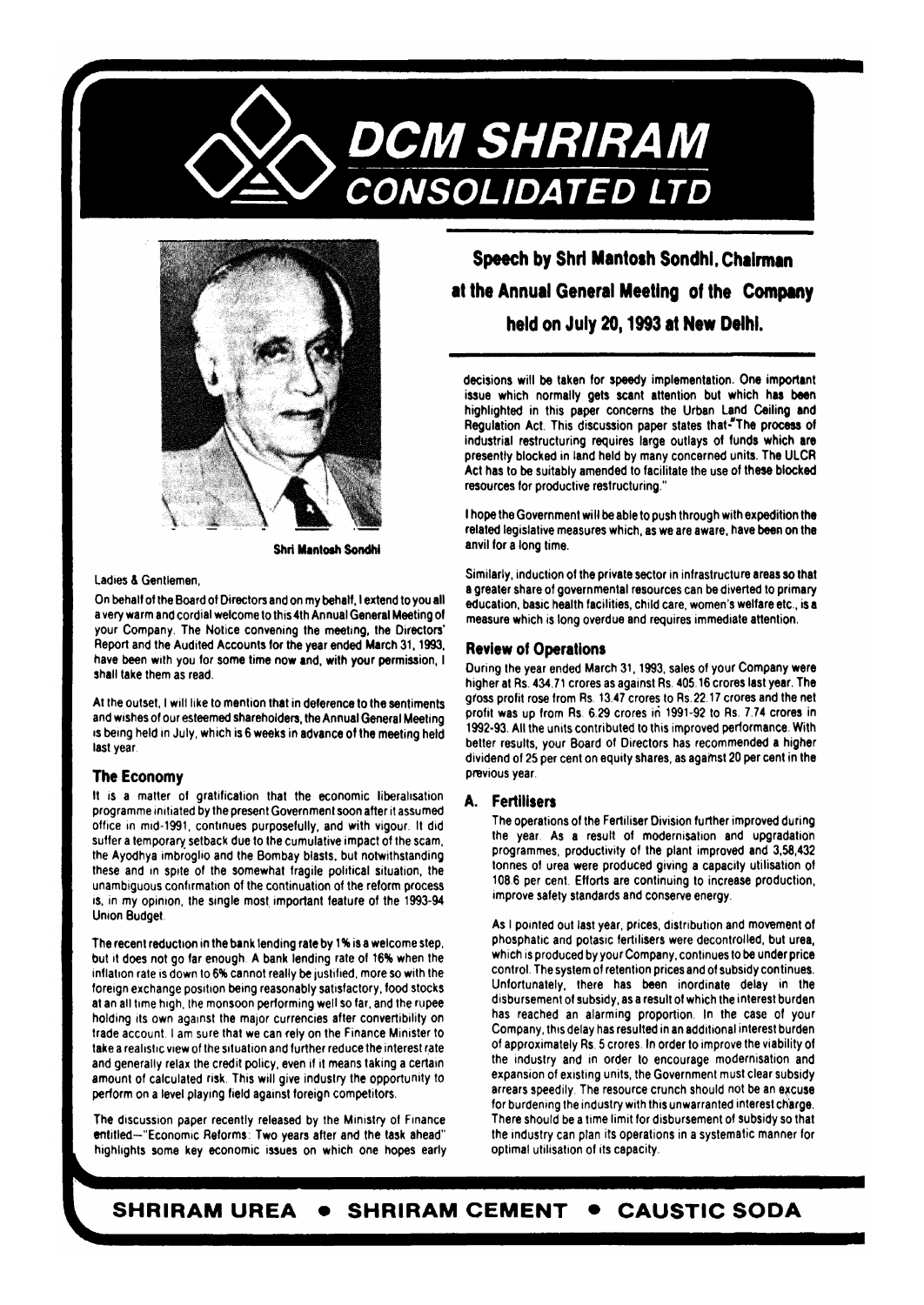# **B.** Plastics & Chemicals

The working of PVC plant remained satisfactory and during the year, 33,605 M.T. of PVC Resins/Compounds was produced which was 101.8 per cent of capacity, in spite of severe competition from dumping. This resulted in unremunerative prices. On representation by the industry, anti-dumping duty was subsequently imposed by the Government. To improve the profitability of your Company, the focus is to increase production of value-added grades of PVC, including compounds. For this, a technical collaboration agreement has been signed with a Japanese Company. With better market conditions, working of the PVC Division is expected to improve during the current year.

The operations of the Caustic Soda plant also improved with the installation of new control systems. During the year, 41,224 tonnes of Caustic Soda were produced; this is 124.9 per cent of rated capacity. However, in the second half of the financial year. profitability was affected due to a slump in the Caustic Soda market.

#### C. Power

PVC and caustic soda are power-intensive industries, but there is great uncertainty about the availability of power from the Rajasthan State Electricity Board. It is a matter of tremendous satisfaction that our captive power plant achieved a PLF of 91%, as against the national average of 57%. For the future, a project to set up additional capacity of 17 MW has already been taken in hand; this is expected to become operational by the end of the next financial year. If need be, the capacity of this plant can be increased to 30 MW in the second phase.

In this context, one cannot help commenting on the abysmally poor performance of the SEBs generally with a few exceptions. I understand that annual losses of SEBs on revenue account exceeds Rs. 5,000 crores. Apart from the technical problems, managerial failures are the root cause of this malaise which, as pointed out by many, has "emerged as the single most severe bottleneck for the development of agriculture, industry and exports". Why the State Governments cannot be forced to take effective steps to overcome this malaise, particularly in the context of the present resource crunch, is difficult to comprehend.

# D. Cement

The cement industry is experiencing a serious demand recession, essentially due to a cutback in Government offtake and lack of resources with the housebuilders. However, your plant continued to perform well. Shriram "43 Grade" Cement has become a premium brand cement in the market, which is superior to "33 Grade" cement being marketed by almost all other cement manufacturers. To conserve energy and to reduce the cost of production, the viability of converting the existing wet process into dry process is being seriously looked at.

## **E.** Textiles

During the year under review, yarn production increased substantially to 5,242 tonnes from 3,402 tonnes in the previous financial year. Modernisation and restructuring is progressing as per plans. As a result of these schemes and the overwhelming response of employees to the Voluntary Retirement Scheme, there has been considerable improvement in textile operations with much lower losses.

#### **Environment**

As a responsible corporate citizen, DSCL is very conscious of its social obligations to continue to improve environment. In this direction, Shriram Environment & Research Centre has been set up to carry out research and development work in the field of environment, not only for the Company but also to provide consultancy service to small and medium-scale chemical and processing units.

#### Rights Issue

The Rights Issue of PCDs/NCDs in October last year received your overwhelming response and was oversubscribed. Your confidence in the Company has given us tremendous strength to plan new projects and fresh investments. Equity shares on conversion of PCDs have been allotted on June 11, 1993. These shares have since been listed and will rank for pro-rata dividend for the current financial vear.

### **New Business Development**

The Management is seized of the opportunities created by liberal economic policies. The Fertiliser Division has embarked upon trading of agro-inputs such as DAP, seeds and pesticides, making use of the marketing resources of the Fertiliser Division. For Seeds Business, a Joint Venture Agreement was entered into with M/s Bioseeds Genetics International Inc. (BIOSEED), USA. To implement the project, a separate Company will be formed subject to your approval and of the Government. BIOSEED will provide the basic genetic material to the new Company for production/multiplication of Hybrid Seeds for sale to the farmers. All India marketing arrangements will be handled exclusively by your Company.

As mentioned in the Directors' Report, the Company also plans to set up Aqua Culture and Granite Projects as Export Oriented Units. In the case of Aqua Culture Project, land acquisition is now in full swing and the transactions are expected to be completed by October, 1993. Detailed discussions have been initiated with some of the most reputed consultants in the field to finalise collaboration for technology and engineering. In the case of Granite Project, acquisition of mines is being explored.

#### **Industrial Relations**

The Company continued to maintain harmonious and cordial relations with its workers in all its Divisions, which enabled it to achieve higher performance levels on all fronts.

#### **Human Resource Development**

Companies the world over recognise the management, training and development of their human resources as the single major contributor to corporate growth, innovativeness, dynamism and prosperity. Your Company has consciously promoted training inputs for all its employees.

# **Prospects for the Current Year**

In the first three months of the current financial year i.e. April to June 1993, operations of your Company continue to be satisfactory, and, but for any unforeseen circumstances, the year should end on a satisfactory note both in terms of sales and profitability.

#### Acknowledgement

Ladies and Gentlemen, it is with a great deal of pleasure that I wish to inform you that the Board of Directors of your Company at their meeting held on 15.4.1993 decided to promote Shri Ajay S. Shriram as Vice-Chairman & Managing Director and Shri Vikram S. Shriram as the Joint Managing Director. This is in recognition of the very competent and highly professional manner in which they have handled the affairs of the Company in the last 3 years. Lastly, the Directors wish to thank the Government authorities, financial institutions, bankers, other business associates and shareholders for the co-operation and encouragement extended to the Company. The Directors also place on record their deep appreciation for the contribution made by the employees at all levels.

Thank you.

**PVC RESIN** 

**DCM TEXTILES** 

Note: This does not purport to be a record of the proceedings of the Annual **General Meeting**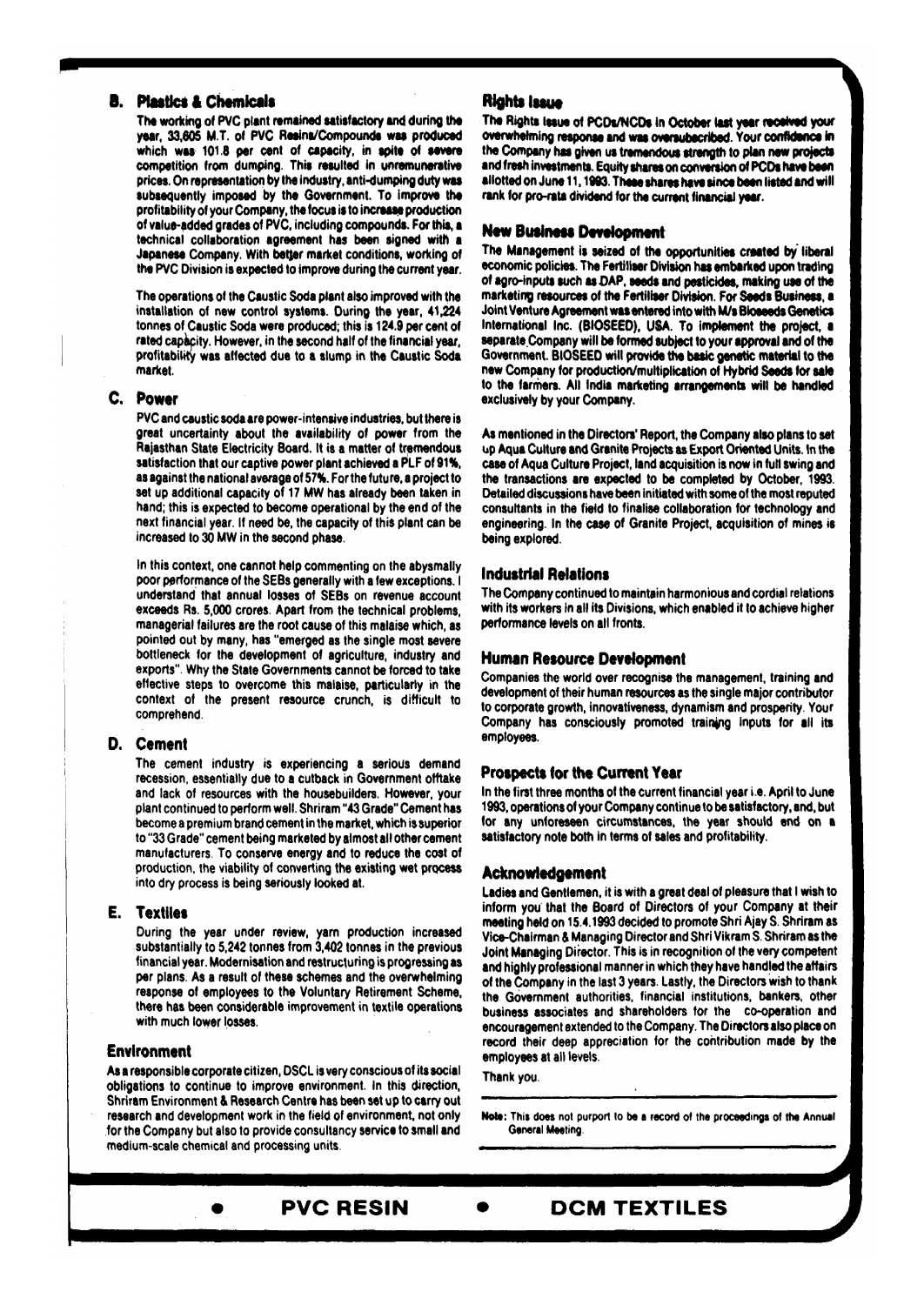the 0.6 years from the total population, which was the practice followed in the 1981 Census. However we arrived at the 0-6 age group by extrapolating from the 1981 figures on the basis of the overall decennial population growth and divided the total number of literates by the total population minus the extrapolated sum of 0-6 age group which revealed that there is a relatively higher percentage of literacy in most of the districts of Konkan, Nasik, Pune, Amravati and Nagpur divisions as against those in Aurangabad division. Districts of Jalna, Parbhani, Beed and Nanded in Aurangabad have literacy rate of only 45 .SO percent In Gadchiroli in Nagpur division it is even lower at 42.87 per cent. Female literacy is the lowest in many of the districts of Aurangabad division and Gadchiroli where it ranges between 26 per cent to 30 per cent only.

According to 1991 Census nearly 40 per cent or above of main workers were agricultural labourers in all districts of Amravati division, Parbhani, Nanded. Osmanabad and Latur in Aurangabad division, Wardha in Nagpur division and Ahmednagar in Nasik division. The picture of landless or marginally landed agricultural labour becomes clear when we find that the average size of holdings is almost uniformly higher in the districts of the old Marathwada and Vidarbha regions.

When we add up the scheduled caste and neo-Buddhist population Marathwada and Vidarbha have a larger dalit population than other regions. Scheduled tribes are concentrated more in Dhule, Gadchiroli, Nasik, Thane, Yavatmal and Chandrapur districts which also have higher percentage of land area under forests.

Analysis of sex ratio shows that in the diitricts such as Ratnagiri, Raigad, Sindhudurg which are closer to the Bombay-Thane industrial belt, females are higher in number. This is largely due to male outmigration to the Bombay-Thane belt for employment. It is again male in-migration which is responsible for the low sex ratio of Greater Bombay and Thane districts. This phenomenon seems to be the reason for a sex ratio favourable to females in Salara and its reverse in nearby Pune.

Female participation in agricultural labour as per the 1991 Census is higher than that of men in all districts of Maharashtra. This is true of India as a whole also. It is however particularly higher in the districts of Marathwada and Vidarbha regions and Dhule and Jalgaon in Nasik division.

#### **HEALTH AT DISTRICT LEVEL**

Data on health indicators is not available at the district level. Even though information on health services is available, this covers only the government health sector, with nearly no information on the private sector which according to various studies caters to a little over 75 per cent of our health care needs [Duggal and Amin 1989 and FRCH Report (forthcoming) 1992]. Al l the same we find that there *seem* to be a bias

against Marathwada and Vidarbha regions in setting up PHCs. While 14 of the 16 districts in these regions have PHC population ratios very close to or above  $1:30,000$ , the number of such districts is limited to seven out of 14 districts in Konkan and Marathwada. Such a clear pattern was however not observed in the case of subecntres. As regards the endemicity of certain diseases such as cholera, hepatitis and diarrhoea for which district leverdata is available no definite pattern is seen across the districts.

#### **HEALTH STATUS OF TRIBAL POCKETS**

Tribal areas are supposed to have *one*  PHC per 20,000 population and one subcentre per 3,000 pupulation. As *per* these norms Maharashtra requires 265 PHCs in tribal pockets and claims to have fulfilled this norm by setting up the required number as on December 31,1991. Madhya Pradesh needs 752 PHCs in tribal areas while it has only 633. Kerala requires 55 tribal PHCs and has 58. Maharashtra similarly needs 1,662 suboentres in tribal areas but have in position 1,603 as on December 31, 1991. MP needs 5,019 sub centres but has 4,935. while Kerala needs 369 sub centres and has 174 only [*Rural Health Bulletin* March 1992].

#### **HEALTH OF WOMEN**

With regard to the health of women, enough data is not available on the morbidity and mortality. Recently a study carried out in two villages of Gadchiroli district of Maharashtra showed, on examination of the women that as high as 92 per cent of them had one or more gynaecological or sexually transmitted diseases, and the average was 3.6 diseases per woman. Only 8 per cent of the women had ever undergone examination or treatment in the past. The study also found that there was a high prevalence of iron deficiency anemia in 83 per cent and vitamin A deficiency in 58 per cent of the women examined [Bang R et al 1989].

The abovementioned study brings out the stark reality of majority of the Indian women having a low social status, marginal presence in the market economy and not enough attention being paid to women's needs, particularly in health. It has been recognised that women face health problems throughout their life cycle, starting from sex preferences in infancy, discrimination in feeding practices, biological vulnerability during the reproductive period, the effects of repeated pregnancies, to special problems such as nutritional anemia and maternal mortality [WHO 1978], The only programmes which are women oriented are maternal and child health services and family planning, where they are viewed as 'targets'. Manisha Gupte gives an experiential account of the problems that child bearing women in a drought prone area in Maharashtra face. The various impediments to women may be listed as follows: lack of facilities like trained health functionaries attending women during pregnancy and labour, ante-natal cure (ANC) services, trans-

#### TABLE II: GROWTH OF PRIVATE HEALTH SECTOR IN INDIA

| <b>Heads</b>                 | <b>Across Years</b> |                                         |
|------------------------------|---------------------|-----------------------------------------|
| <b>Practitioners</b>         | $(1942 - 43)$       | (1990)                                  |
| All systems                  | 72.6 per cent       | 85 per cent to 87 per cent <sup>*</sup> |
| Medical colleges             | (1950)              | (1986)                                  |
| <b>Allopathy</b>             | 3.57 per cent       | 17 per cent                             |
| <b>Ayurvedic</b>             |                     | 55 per cent                             |
| Unani                        |                     | 64.7 per cent                           |
| Homeopathy                   |                     | 75.2 per cent                           |
|                              | (1974)              | (1988)                                  |
| <b>Hospitals</b>             | 18.6 per cent       | 55.9 per cent                           |
| Dispensaries (1981)          | $13.8$ per cent     | 49.4 per cent                           |
| Beds                         | $21.5$ per cent     | 29.9 per cent                           |
| Drug production              | (1974)              | (1984)                                  |
| <b>Bulk drugs</b>            | 64.9 per cent       | 79.4 per cent                           |
| <b>Formulations</b>          | 95 per cent         | 93.3 (1980)                             |
| Imports of medical equipment | $(1977 - 78)$       | $(1986 - 87)$                           |
|                              | 941.20 lakhs        | 6500 lakhs                              |

Sources: Bhore Committee (1946), Report of the Health Survey and Development Committees, Vol IV, summary, New Delhi, Government of India.

\* Estimated in 'Private Sector and Privatisation in the Health Care Services'. Dr Jesani A with Ananthram S, FRCH, August 1990.

'Health Statistics of India', CBHI, GOI relevant years, 'Medical Education in India', CBHI, GOI 1987.

Handbook of Medical Education in India, Association of Indian Universities, 1987. Indian Systems of Medicine and Homeopathy in India: 1986 published by Planning and Evaluation Cell of Ministry of Health and Family Welfare, New Delhi.

'Health Information' CBHI, GOI, various years, DGHS, GOI 1981.

Dinesh Abrol and Amitava Guha; 'Production Price Controls: The Achilles Heel of National Drug Policy' in Drug Policy in Drug Industry and the Indian People, Dr Amitsen Gupta (ed), Delhi Science Forum, 1986. CEI, 'Handbook of Statistics', 1988 undated.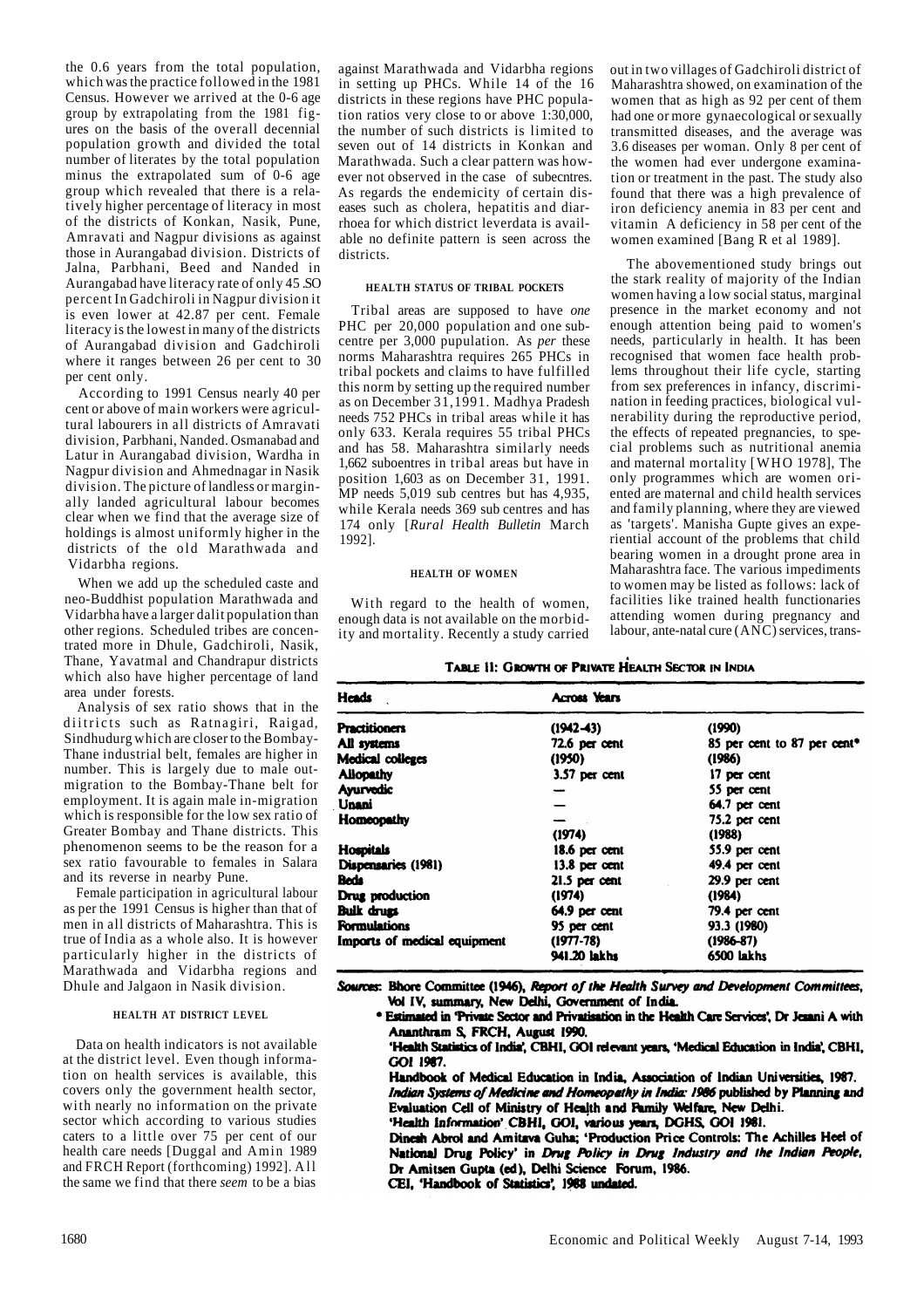port facilities, competence at referal centres, availability of a sterile delivery kit, access to health care facilities (this is applicable for most of the women), safe abortion facilities, rest before and after delivery, maternity benefits and finally lack of nourishment [Gupte M 1989]. The various programmes which arc there in the government health sector, aim at only the women between the age group of 15-45 years. Most of the women who do not fall in this category get deprived of the health facilities. In this context it is necessary to reassess the existing health system and programmes with special reference to women.

# **I l l**

# **Impact of Drought on Health**

Around 29,000 villages in the state comprising 62 per cent of the population and spread out in 26 districts were affected by the drought of 1992 [Shartna K1992]. Near famine conditions were prevailing in most of these districts in varying degrees, but it was most acute in Marathwada and Vidarbba regions [Venketeshan V 1992]. It has not only created severe shortage of drinking water, but has affected the entire flora and fauna of vast stretches of land and upset agricultural activity, thus drastically reducing the availability of both food and employment opportunities.

While the direct impact of drought on health can be seen in the reported incidents of spread of contagious diseases such as cholera and gastro-enteritis [Ghaswala S 1992]. The indirect impact on health caused by the decline in food production and employment opportunities is especially important. Fetching water itself was taking away a considerable part of people's time since they had to walk for miles or stand in queues for the arrival of the elusive tanker [ibid]. In several places people had to resort to digging pits on river beds and drink the dirty water. According to an estimate made by *The Economic Times* in May 1992 food output in Maharashtra in 1991-92 is likely to decline from 12 million tonnes in 1990- 91 to 7.9 million tonnes, i e, a decrease of 34 per cent [Gangadharan S 1992].

Another report in *The Economic Times*  indicated a shortfall in foodgrains production of 43 per cent in *kharif and* 67 per cent in *rabi [The Economic Times*; March 26, 1992]. With the price of ration wheat and rice also increased this decline in production is sure to have hiked prices of the foodgrains in rural areas, thus lowering the food intake and nutritional levels of people. Add to this the contraction of purchasing power caused by the decline in rural employment and we get the true picture of the rural populace being squeezed at both the demand and supply ends of the market spectrum. The 'market' of course is drought proof.

The tack of employment in many districts have forced people to migrate to places where work is available. For example there has been an increase of 35 per cent in migration from Deed to Abmednagar during the sugar-cane cutting season. But even in Ahmednagar there was not enough work for so many and therefore they ended up bonded to the contractors from whom they had taken advances. A survey conducted by an NGO among these migrants revealed that 43 per cent migrant families had at least one person fallen ill during the period of stay at the new workplace. Even minimum hygienic conditions could not be met at the places where they had migrated to [Agashe A 1992].

The almost decennial occurrence of drought had generated a lively discussion, in the press and among the academics on the causes of drought and how it could be prevented. There was a general consensus that there should be' a move away from sugar-cane cultivation which consumes 60 per cent to 70 per cent of irrigation water and also that the practice of tube-well irrigation should be stopped since it was lowering the water table, thereby depriving the soil of its natural moisture and making it so much more difficult to get recharged. Other suggestions were for proper programmes for water harvesting, using small check dams in place of the mega dams, afforestation and soil conservation.

#### **I V**

#### **Curren t Issues**

#### **PRIVATE HEALTH SECTOR**

One of the main issues which concerns the health system in the country is the role and functioning of the private health sector. In the new lexicography of Indian economics, privatisation is the panacea for all ills of the Indian economy. In the field of health, private sector is already the dominant sector and there is talk of privatising it further [Phadke A 1991]. With regard to Maharashtra recently astatement was made by the chief minister *[The Times of India,*  September 2,1992] that for the efficient functioning of public health services the government is planning to hand over some primary health centres to the private sector.

Here we have used largely the available data at the all-India level since we do not have much on the state-level. Broadly, the private health sector consists of the general practitioners, who include licenciatcs and RMPs, consultant specialists, hospitals and dispensaries. It includes also private medical colleges, pharmaceutical and medical equipment manufacturing industry which are predominantly multinational. There arc also the laboratories which carry out tesls right from blood testing to CAT scans. In India the share of this sector is between 4 and 5 per cent of GDP. This share at todays prices works out to between Rs 16,000 crore and Rs 20,000 crore per year [Duggal R and Nandraj S 1991].

As regards utilisation of health facilities, in the household health expenditure study in Jalgaon, Maharashtra, it was found that nearly three-fourths of the illness episodes

were treated by private practitioners and hospitals, and only 13 per cent of the illness episodes availed of government facilities. The utilisation pattern also showed that private practitioner utilisation is more in rural areas (79.82 per cent) as compared to urban areas  $(73.4\overline{5})$  per cent) [Duggal R

1989]. In the household health expenditure study conducted in two districts of Madhya Pradesh it was found that private sector utilisation was 69.05 per cent of the illness episodes, 6.94 per cent government hospitals, 6.88 per cent primary health centres and 1.73 per cent subcentrcs. In Kerala in case of acute illness only 23 per cent or the patients went to government health institutions for treatment and 66 per cent to private health providers [Kannan et al 1991].

The growth of this sector after independence has been at a very fast pace. This growth has been unregulated and unaccounted leading to maldistribution, irrational and unethical practices, and decline in standards of care. General practitioners are the most dominant sub-sector in the provision of health care services. They include practitioners trained in other systems, but mostly practising allopathy. Also, various studies have brought out the irrational use of drugs among them which is very rampant. The use of unnecessary injections is quite well known, so much so that patients have come to expect the doctor to give them injections. Other common irrational practices arc the unnecessary tests recommended and unnecessary surgery. The KSSP study brought out the finding that a higher proportion of births in private hospitals are by caesarean section compared to government hospitals. Though practitioners are permitted to dispense medicine, ethically they are not supposed to make profit from it. Not only do the private practitioners run a drug business of their own, taking perhaps a higher profit rate than the medical stores, they also put to use their professional monopoly oyer medical knowledge to sustain themselves in the business. In a study done in Bombay it was found that on an average the monthly median income of a GP was as high as Rs 16,560 [George A 1991]. Therefore standardisation of fees at least is possible, even ensuring a reasonable standard of income to the doctors.

The number of medical colleges has grown in spite of the Planning Commission and various committees calling for a halt to the out-turn of medical graduates in the country. Private medical colleges continue to mushroom all over the country and especially in Maharashtra. Many of them exist due to the political patronaga they receive. Barring a few, many of the medical colleges do not have the qualified staff, equipment or hospital services to train medical graduates and are not even recognised by the Indian Medical Council. These are mainly run as business units. Education in these institutions is looked al more as a lucrative investment.

With regard to hospitals and dispensaries, majority of them are the small nursing homes with bed capacity ranging from five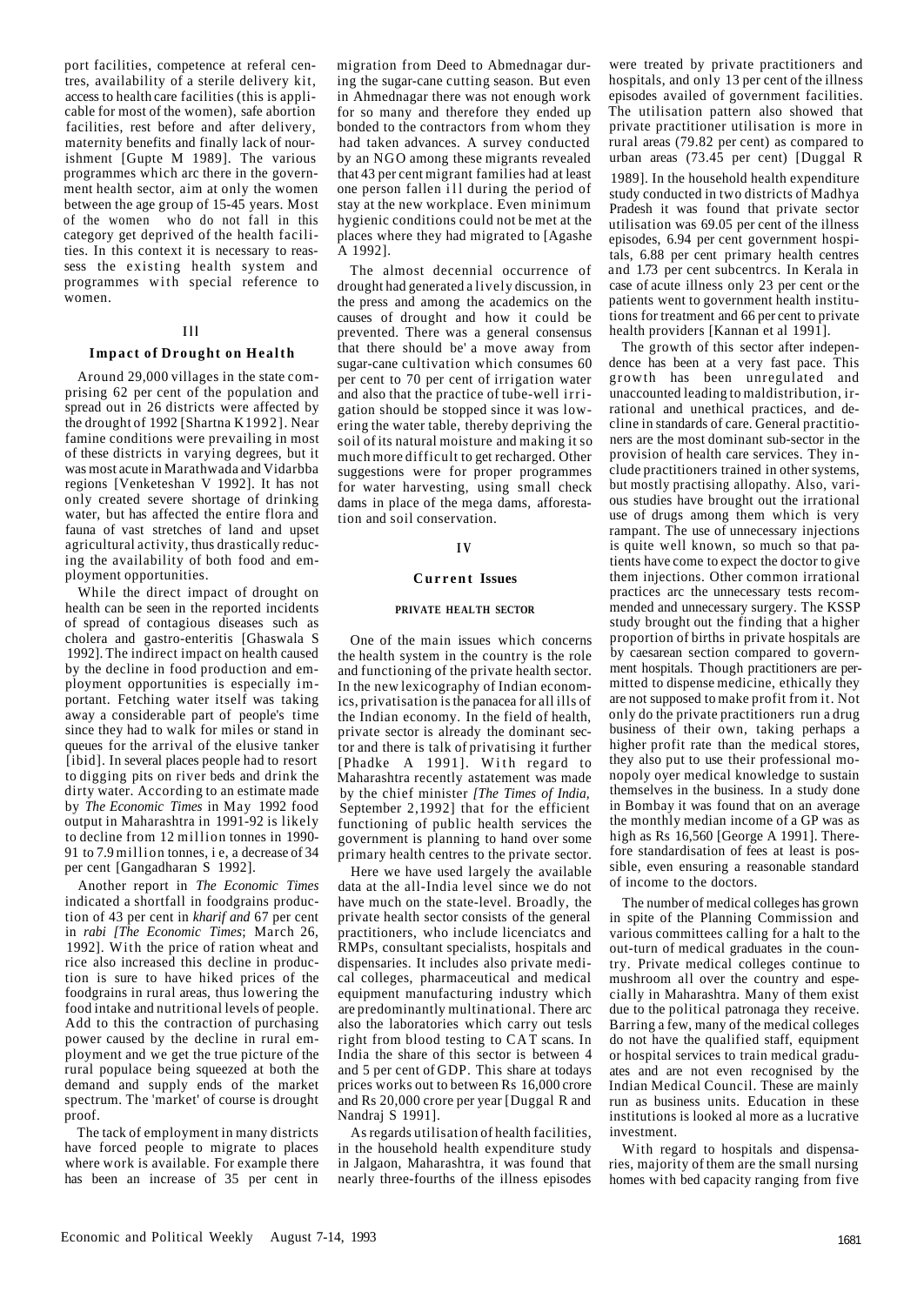to 30 beds. These are run from residential apartments, operate in unhygienic conditions, without basic amenities like water, proper ventilation, minimum equipment, qualified staff, lack of proper sanitation facilities, etc [Duggal R and Nandraj S 1991]. Recently in the premier city of Bombay the high court appointed a committee to go into the functioning of the hospitals/nursing homes when it found that they were functioning in an unregulated manner.

Another important development in the private health sector is the entry of the corporate sector. There is rapid proliferation of corporate medical centres. The trend was started by Apollo Hospitals in 1983. Initially it made a loss, but in 1988 it declared a profit of Rs 167 lakh and declared a dividend of 15 per cent [CMIE 1989]. Presently there are many business houses entering this field.

The private sector plays a very dominant role in the drug production of the country. Many *of* the socially conscious organisations in the last one decade have brought out that majority of the drugs produced in the country are hazardous, useless, unnecessary and irrational. An overwhelming proportion of the drug business is in Maharashtra, especially in and around Bombay.

The production of medical equipment began in the 1970s and it has grown from Rs 2.5 crore in the earlier years to Rs 19 crore in 1983 [CEI undated]. It is estimated that 80 per cent of all medical equipment is imported through the private companies [Baru R V 1988]. The increasing demand for hi-tech medical equipment can be gauged from the estimates made by Confederation of Engineering Industries (CEI), working group in electronics for the seventh plan, which would be to the tunc of Rs 900 crore for the plan period. This is against the background that millions of people in India have no access to basic health care. This high technology in medicine only leads to over-medicalisation and high cost medical care. Broadly, in the changing scenario of the economy people will have to raise issues of the efficiency of the private health sector, demand more accountability, standardisation of fees, regulating the quantity and quality of medical service in the country.

#### **ROLE OF NGOs**

NGOs have undertaken numerous activities in providing health care services all over the country. They have experimented and come out with innovative projects and models of health care delivery system. We appreciate the work done by them in trying to meet the health care needs of the people. At this particular juncture it is necessary to critically examine the work done so that we are able to address ourselves to the various iisues raised below and have a meaningful! discussion on the health status of people in Maharashtra *vis-a-vis* role of NGOs.

First and the foremost, NGOs and the government have never examined nor questioned the growth, role and functioning of the private health sector. They have tried to wish it away. In many of the areas where NGOs are operating we find the private practitioners thriving. The MGOs have in fact weaned away the clientele from the government health sector and not from the private health sector. The role and functioning of the private health sector which is the dominant sector in the health field has to be evaluated, particularly in the context of the present trend of liberalisation and privatisation in the country, NGOs wi l have to wake themselves up to the fact of the growing predominance of the private health sector, when the government itself has become all the more keen to patronise them.

Secondly, the primary health care model which has been implemented by many of the NGOs needs certain basic clarifications in terms of approaches and results that has to be achieved. Though they have demonstrated that they can effectively provide specific programmes to a limited population effectively, including reaching out to the underserved and the underprivileged groups, there is no evidence of either change or people's participation, which NGOs are never tired of talking about [Duggal R 1988]. In this connection it is important to state that many of us have always talked about primary health care but never of an universal health care for the people.

Many NGOs in recent years have propounded that people arc willing to pay for their services. Tins has been used by the government to push fec-for-scrvicc in the

| <b>New</b><br><b>Books</b><br>from                 | VIII<br>$\blacksquare$                                                                                                           | <b>Publishers of the</b><br><b>Humanities, Natural</b><br>& Social Sciences               |
|----------------------------------------------------|----------------------------------------------------------------------------------------------------------------------------------|-------------------------------------------------------------------------------------------|
| <b>Edited by Pramod Singh</b>                      | RURAL RECONSTRUCTION, ECOSYSTEM AND FORESTRY<br>1993, 271p, ISBN 81-85880-05-0 Rs 300.00                                         |                                                                                           |
| By P K Agrawal                                     | LAND REFORMS IN INDIA : Constitutional and Legal Approach<br>1993, 272p, ISBN 81-85880-09-3 Rs 400.00                            |                                                                                           |
| By A M Stepanov                                    | <b>AGROFORESTRY IN IRRIGATED LANDS</b><br>1993, 205p, ISBN 81-85880-12-3 Rs 250.00                                               |                                                                                           |
|                                                    | CROPPING SYSTEMS IN INTENSIVE AGRICULTURE<br>Edited By D Djumalieva & Anton Vassilev<br>1993, 214p, ISBN 81-85880-07-7 Rs 275.00 |                                                                                           |
| <b>IRRIGATION IN INDIA</b><br>By Neel Mani P Verma | 1993, 168p, ISBN 81-85880-14-X Rs 175.00                                                                                         |                                                                                           |
| PUBLISHERS & DISTRIBUTORS<br>M D House             | <b>M D PUBLICATIONS PVT LTD</b><br>11, Darya Ganj, New Delhi 110 002                                                             | Telephones 3273347, 3271378,<br>3285830, 3268645<br>Fax 91 11 32/5542<br>Cable : Indology |

# SAMEEKSHA TRUST BOOKS

Bombay Delhi Caicutta Madras

Selections of Articles from Economic and Political Weekly **General Editor: Ashok Mitra Agrarian Relations and Accumulation** The 'Mode of Production' Debate in India **Edited** by **Utsa Patnaik Contributors** Hamza Alavi · Jairus Banaji · Paresh Chattopadhyay · Andre Gunder Frank · A Majid · Madan Mohan Mukhopadhyay · Gail Omvedt · Utsa Patnaik · Pradhan H Prasad • R S Rao • Ashok Rudra • Ranjit Sau • B D Talib pp viii + 272 **Rs 225 Available from** OXFORD UNIVERSITY PRESS